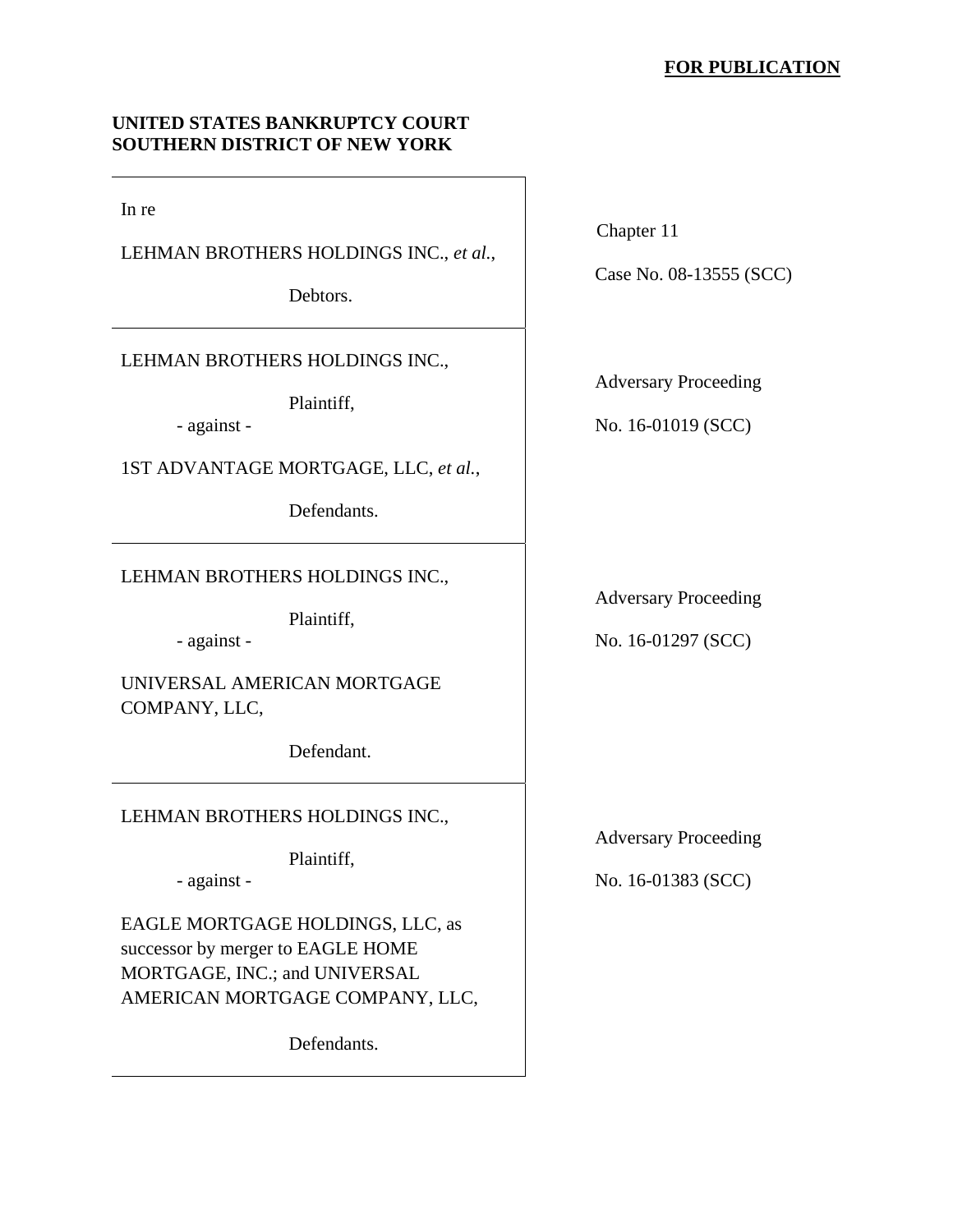# **MEMORANDUM DECISION AND ORDER DENYING UNIVERSAL AMERICAN MORTGAGE COMPANY, LLC'S AND EAGLE MORTGAGE HOLDINGS, LLC'S JOINT SUPPLEMENTAL MOTION TO DISMISS ON UNIQUE ISSUES**

A P P E A R A N C E S:

WOLLMUTH MAHER & DEUTSCH LLP 500 Fifth Avenue New York, NY 10110 By: William A. Maher, Esq. Paul R. DeFilippo, Esq. Adam M. Bialek, Esq.

Mara R. Lieber, Esq.

-and-

FOX ROTHSCHILD LLP 1225 17th Street Suite 2200 Denver, CO 80202 By: Michael A. Rollin, Esq. Maritza Dominguez Braswell, Esq.

*Counsel for Lehman Brothers Holdings Inc.*

BILZIN SUMBERG BAENA PRICE & AXELROD LLP 1450 Brickell Avenue, Ste. 2300 Miami, FL 33131 By: Philip R. Stein, Esq. James J. Ward, Esq.

*Counsel for Universal American Mortgage Company, LLC and Eagle Mortgage Holdings, LLC*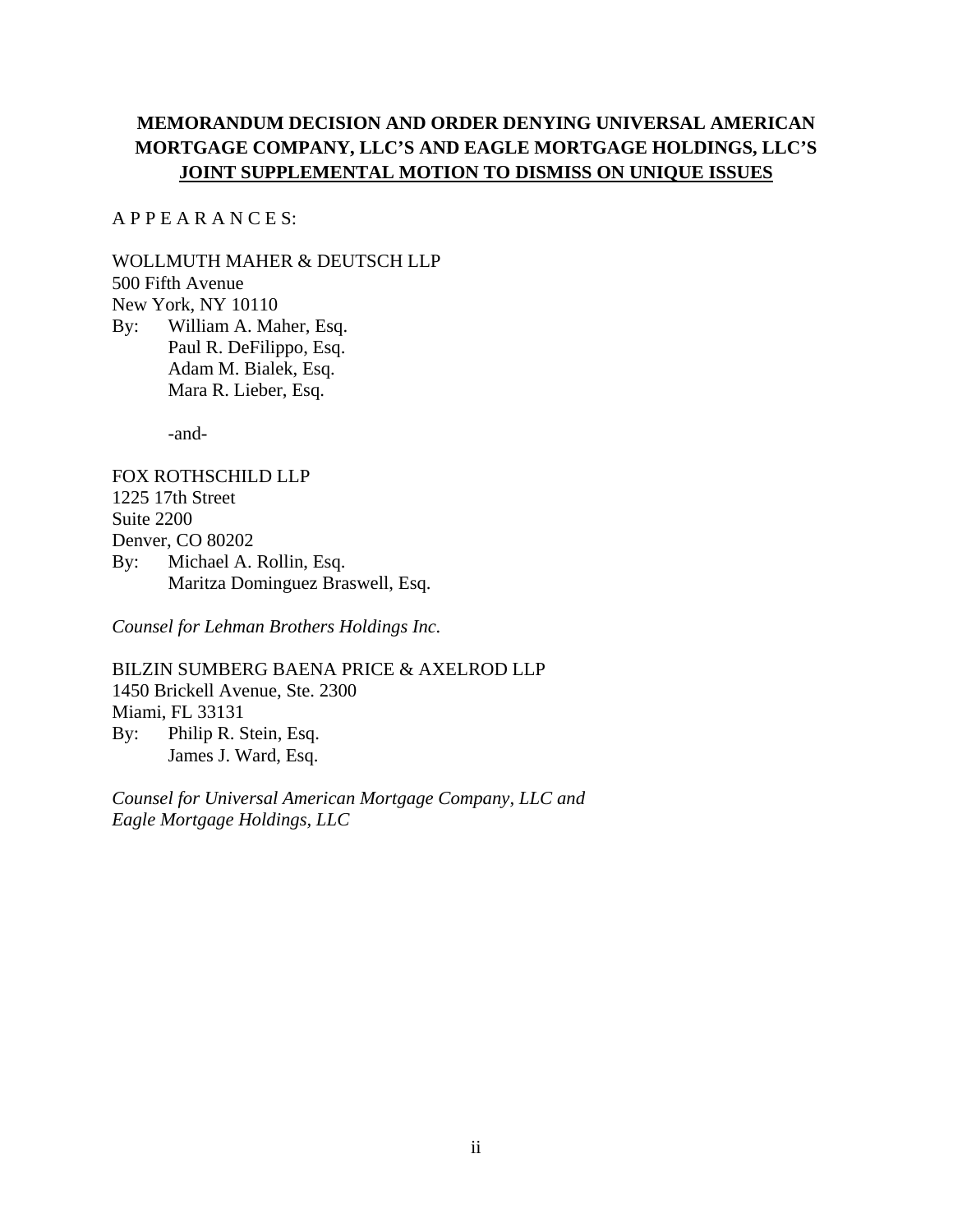## **SHELLEY C. CHAPMAN UNITED STATES BANKRUPTCY JUDGE**

Before the Court is the Joint Supplemental Motion to Dismiss on Unique Issues filed by Universal American Mortgage Company, LLC ("UAMC") and Eagle Mortgage Holdings, LLC ("Eagle" and, together with UAMC, the "Defendants"), dated June 15, 2017 [Dkt. No.  $453$ ]<sup>1</sup> (the "Motion"). On August 29, 2017, Lehman Brothers Holdings Inc. ("LBHI" or the "Plan Administrator") filed its opposition to the Motion [Dkt. No. 507] (the "Opposition"), together with the Declaration of Adam M. Bialek [Dkt. No. 507-1] (the "Bialek Decl."). On September 28, 2017, the Defendants filed a reply to the Opposition [Dkt. No. 517] (the "Reply").

### **BACKGROUND**

 $\overline{a}$ 

The Court assumes familiarity with the general background and history of the LBHI chapter 11 cases; this Decision will provide limited background facts pertinent to the Motion.

### **A. LBHI's Loan Business**

Prior to its bankruptcy, LBHI, directly or through its affiliates, including Lehman Brothers Bank, FSB ("LBB"), engaged in the purchase and sale of mortgage loans. LBHI arranged directly or through affiliates such as LBB to purchase mortgage loans from loan originators and other third parties (the "Sellers") including the Defendants; it then packaged such loans for securitization or sale to other third parties. In transactions involving UAMC, UAMC sold mortgage loans to LBB pursuant a Loan Purchase Agreement dated September 20, 2005 (as amended by an Addendum dated October 1, 2006, the "UAMC LPA") pursuant to which, among other things, UAMC contractually agreed to indemnify LBB and hold it harmless from liabilities

<sup>1</sup> The adversary proceedings filed against the Defendants (and against certain other parties) have been administratively coordinated pursuant to (i) the Case Management Order, dated November 1, 2016 [Dkt. No. 305] (the "CMO") and (ii) the Order to Administratively Coordinate Adversary Proceeding Dockets Under the Case Management Order and Pursuant to U.S.C. § 105, dated March 6, 2017 [Dkt. No. 398]. Docket numbers used herein refer to documents filed in Adversary Proceeding No. 16-01019 unless otherwise indicated.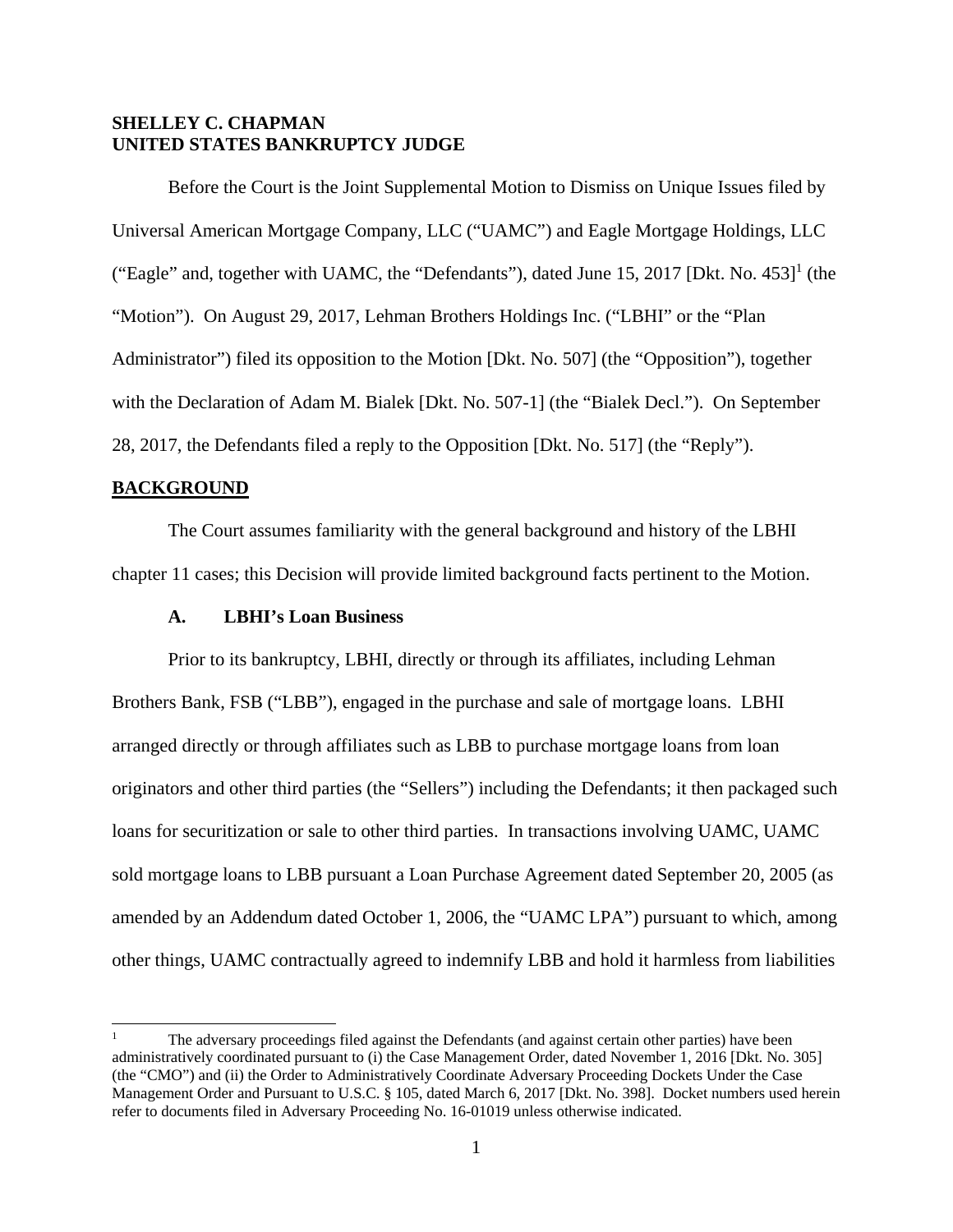or losses it might incur (including liabilities to third parties) as a result of breaches of the representations and warranties in the UAMC LPA.<sup>2</sup> In transactions involving Eagle, Eagle (or its predecessor, Eagle Home Mortgage, Inc.) sold mortgage loans to LBB pursuant to a Loan Purchase Agreement dated October 21, 2004 (the "Eagle LPA" and, together with the UAMC LPA, the "Agreements") pursuant to which, among other things, Eagle contractually agreed to indemnify LBB and hold it harmless from liabilities or losses it might incur (including liabilities to third parties) as a result of breaches of the representations and warranties in the Eagle LPA.<sup>3</sup> In conjunction with the sale by LBB to LBHI of the loans at issue, the Complaints assert that LBB subsequently assigned to LBHI all of its rights and remedies under the Agreements pertaining to such loans.<sup>4</sup>

Each of the Agreements specifically incorporates the terms and conditions of the Seller's Guide of loan administrator, Aurora Loan Services LLC (the "Seller's Guide").<sup>5</sup> Under the Seller's Guide, the seller makes certain representations, warranties, and covenants to the purchaser of mortgage loans about, among other things, the quality, characteristics, and underwriting of each mortgage loan; the property securing the mortgage loans; and the borrowers.<sup>6</sup> In the event the seller breaches a representation, warranty, or covenant thereunder, the Seller's Guide delineates various forms of remedies.

Specifically, section 710 of the Seller's Guide, entitled "Repurchase Obligation" provides, in relevant part, that

 $\overline{\phantom{a}}$ 

<sup>2</sup> *See* Ex. J to Bialek Decl. ¶¶ 13, 27 (Second Amended Adversary Complaint, *Lehman Brothers Holdings Inc. v. Universal Am. Mortg. Co., LLC, Adv. Pro. No. 16-01297 [Dkt. No. 1] (the "UAMC Complaint")).* 

*See* Ex. K to Bialek Decl. ¶¶ 15, 29 (Second Amended Adversary Complaint, *Lehman Brothers Holdings Inc. v. Eagle Mortgage Holdings, LLC,* Adv. Pro. No. 16-01383 [Dkt. No. 1] (the "Eagle Complaint" and, together with the UAMC Complaint, the "Complaints")).

<sup>4</sup> *See* UAMC Complaint ¶ 19; Eagle Complaint ¶ 21.

*See* UAMC Complaint ¶ 14; Eagle Complaint ¶ 16. A representative copy of Section 7 of the Seller's Guide is attached as Ex. L to the Bialek Decl.

<sup>6</sup> *See* UAMC Complaint ¶ 22; Eagle Complaint ¶ 24.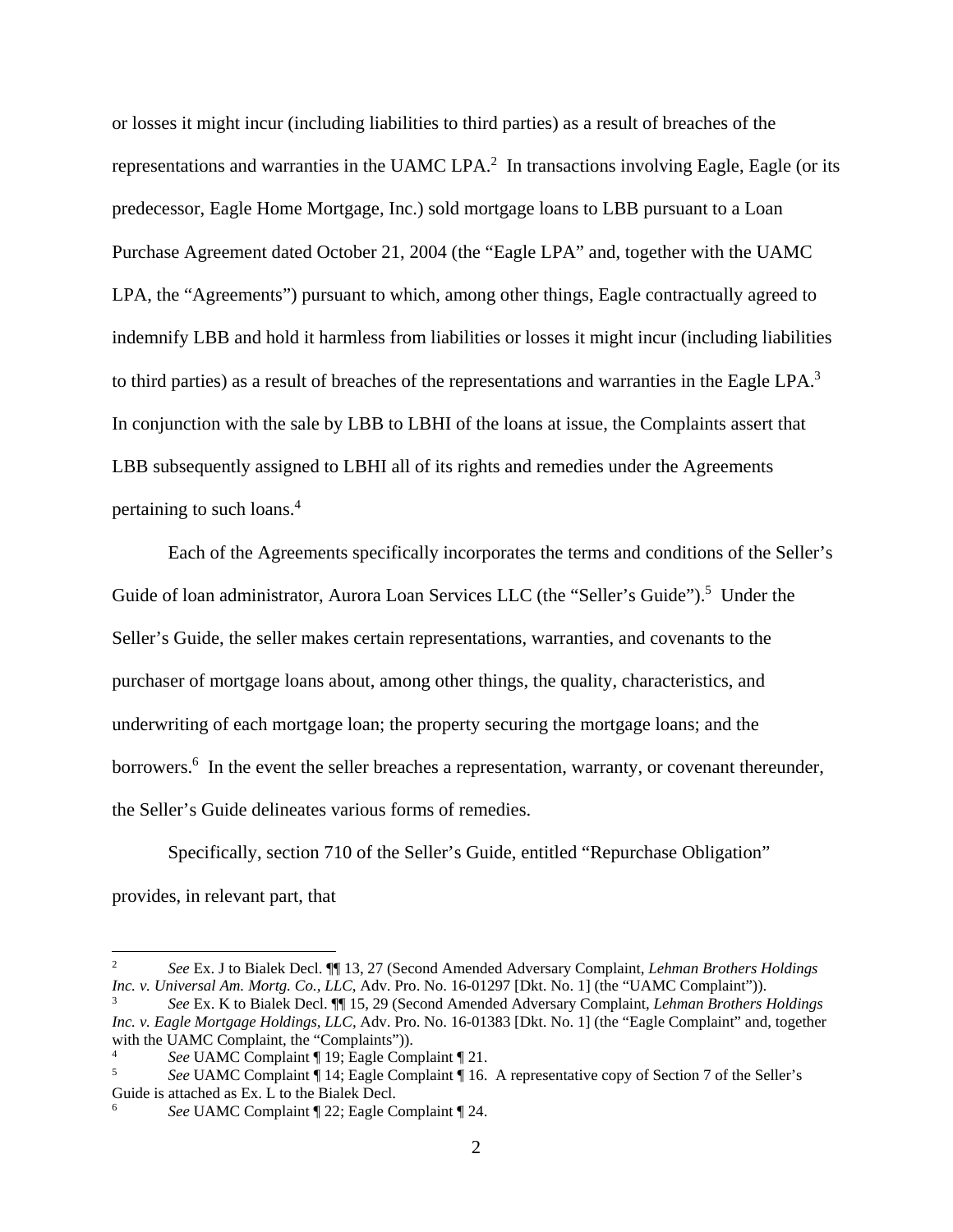In the event of a breach of any of the representations, warranties or covenants contained in Section 700 through 710 herein . . . and unless Purchaser determines that such breach has been cured . . . Seller shall, at Purchaser's option, repurchase the related Mortgage Loan . . . at the Repurchase Price.

Ex. L to Bialek Decl. (Seller's Guide) § 710. Section 711 of the Seller's Guide, entitled

"Indemnification and Third Party Claims," provides, in relevant part, that

In addition to any repurchase and cure obligations of Seller, and any and all other remedies available to Purchaser under this Seller's Guide and the Loan Purchase Agreement, Seller shall indemnify Purchaser and Purchaser's designee (including, without limitation, any subsequent holder of any Note) from and hold them harmless against all claims, losses, damages, penalties, fines, claims, forfeitures, lawsuits, court costs, reasonable attorney's fees, judgments and any other costs, fees and expenses that the Purchaser may sustain in any way related to or resulting from any act or failure to act or any breach of any warranty, obligation, representation or covenant contained in or made pursuant to this Seller's Guide or the Loan Purchase Agreement by any agent, employee, representative or officer of Seller or Seller's correspondent.

Ex. L to Bialek Decl. (Seller's Guide) § 711.

## **B. The Bankruptcy Proceedings**

On September 15, 2008, LBHI and certain of its subsidiaries and affiliates (collectively,

the "Debtors") filed voluntary chapter 11 cases in this Court.

On December 6, 2011, this Court confirmed the Modified Third Amended Joint Chapter

11 Plan of LBHI and Its Affiliated Debtors (the "Plan"). *See* Order Confirming Plan [Case No.

08-13555, Dkt. No. 23023] (the "Confirmation Order").<sup>7</sup>

## **C. Prior Actions**

In March 2011, LBHI filed suit against UAMC in the United States District Court for the

Southern District of Florida (Case No. 11-CV-20859) (the "Florida Action"), alleging breaches

of representations and warranties regarding eight mortgage loans that UAMC sold to LBB

7

The Plan is annexed as Exhibit A to the Confirmation Order.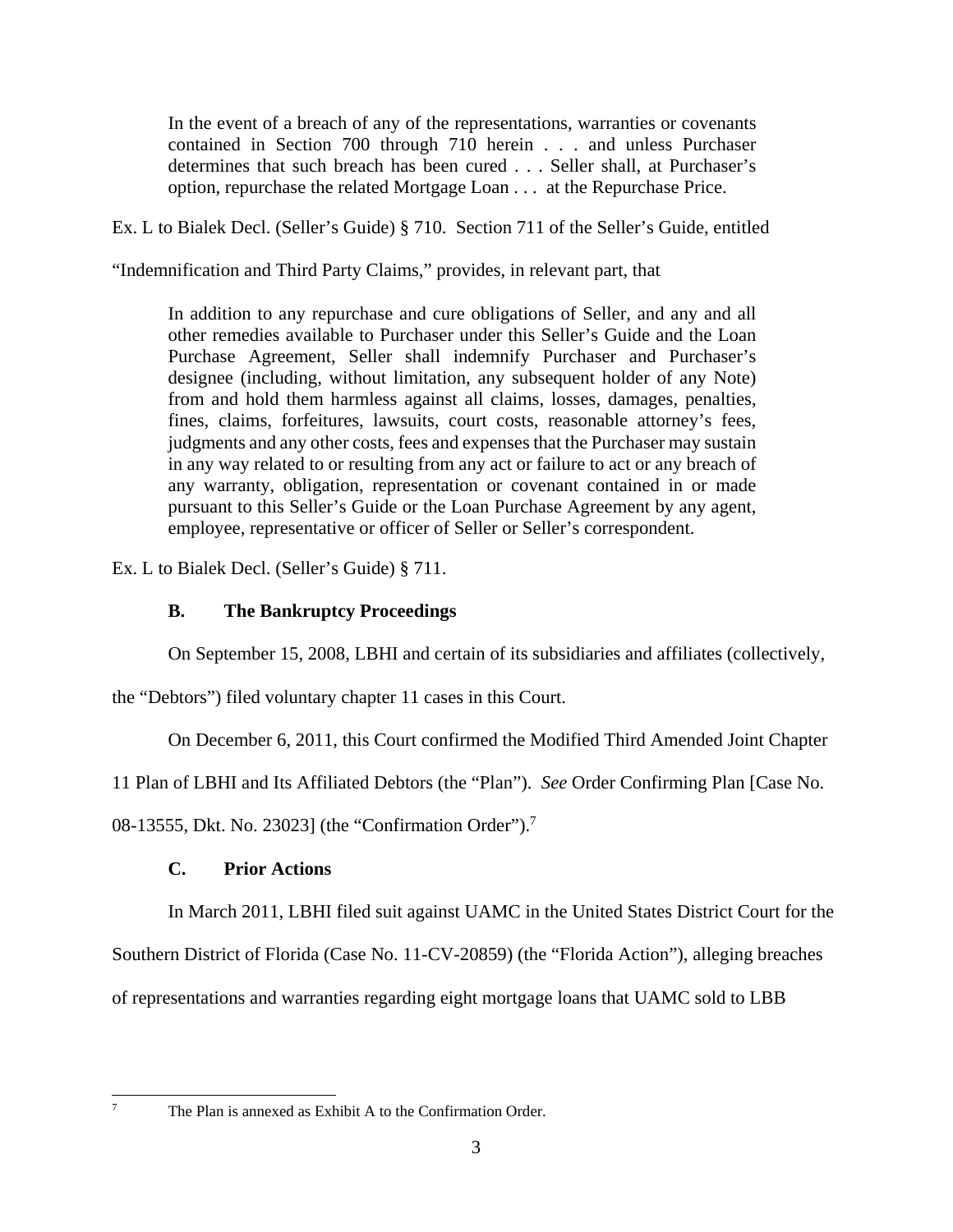pursuant to the UAMC LPA.<sup>8</sup> On January 9, 2013, the United States District Court for the Southern District of Florida dismissed without prejudice seven of the eight counts in the complaint initiating the Florida Action, finding that such counts lacked commonality of factual circumstances, and granted LBHI the right to re-file each of such counts as a separate complaint.<sup>9</sup>

Immediately following dismissal of the Florida Action, LBHI filed seven actions in the United States District Court for the District of Colorado (the "Colorado District Court"), each relating to one loan at issue.<sup>10</sup> In five of the seven actions (collectively, the "Colorado Actions"), the Colorado District Court granted summary judgment in favor of UAMC on the basis that LBHI's breach of contract claims were barred by the statute of limitations.<sup>11</sup> *See Lehman Bros. Holdings Inc. v. Universal Am. Mortg. Co., LLC*, 12 F. Supp. 3d 1355 (D. Colo. 2014); *Lehman Bros. Holdings Inc. v. Universal Am. Mortg. Co., LLC*, No. 13-CV-00087, 2014 WL 1715365 (D. Colo. April 30, 2014); *Lehman Bros. Holdings Inc. v. Universal Am. Mortg. Co., LLC*, No. 13-CV-00088, 2014 WL 1715225 (D. Colo. April 30, 2014); *Lehman Bros. Holdings Inc. v. Universal Am. Mortg. Co., LLC*, No. 13-CV-00093, 2014 WL 1715204 (D. Colo. April 30, 2014); and *Lehman Bros. Holdings Inc. v. Universal Am. Mortg. Co., LLC*, No. 13-CV-00092, 2014 WL 4269118 (D. Colo. August 28, 2014). LBHI appealed the five summary judgment decisions to the United States Court of Appeals for the Tenth Circuit (the "Tenth Circuit"). In a consolidated appeal, the Tenth Circuit affirmed the five summary judgment decisions, finding that LBHI's breach of contract claims accrued in 2006 and 2007 at the time LBHI purchased the

 $\overline{\phantom{a}}$ 

<sup>8</sup> *See Bialek Decl.* 12.

*See* Ex. A to Bialek Decl. at 1-2 (Order Severing Claims and Requiring Supplemental Briefing in Florida Action).

See Bialek Decl. ¶ 5. The seven actions filed in the Colorado District Court were assigned Case Nos. 13-CV-00087 through 13-CV-00093.

<sup>11</sup> *See* Bialek Decl. ¶ 7.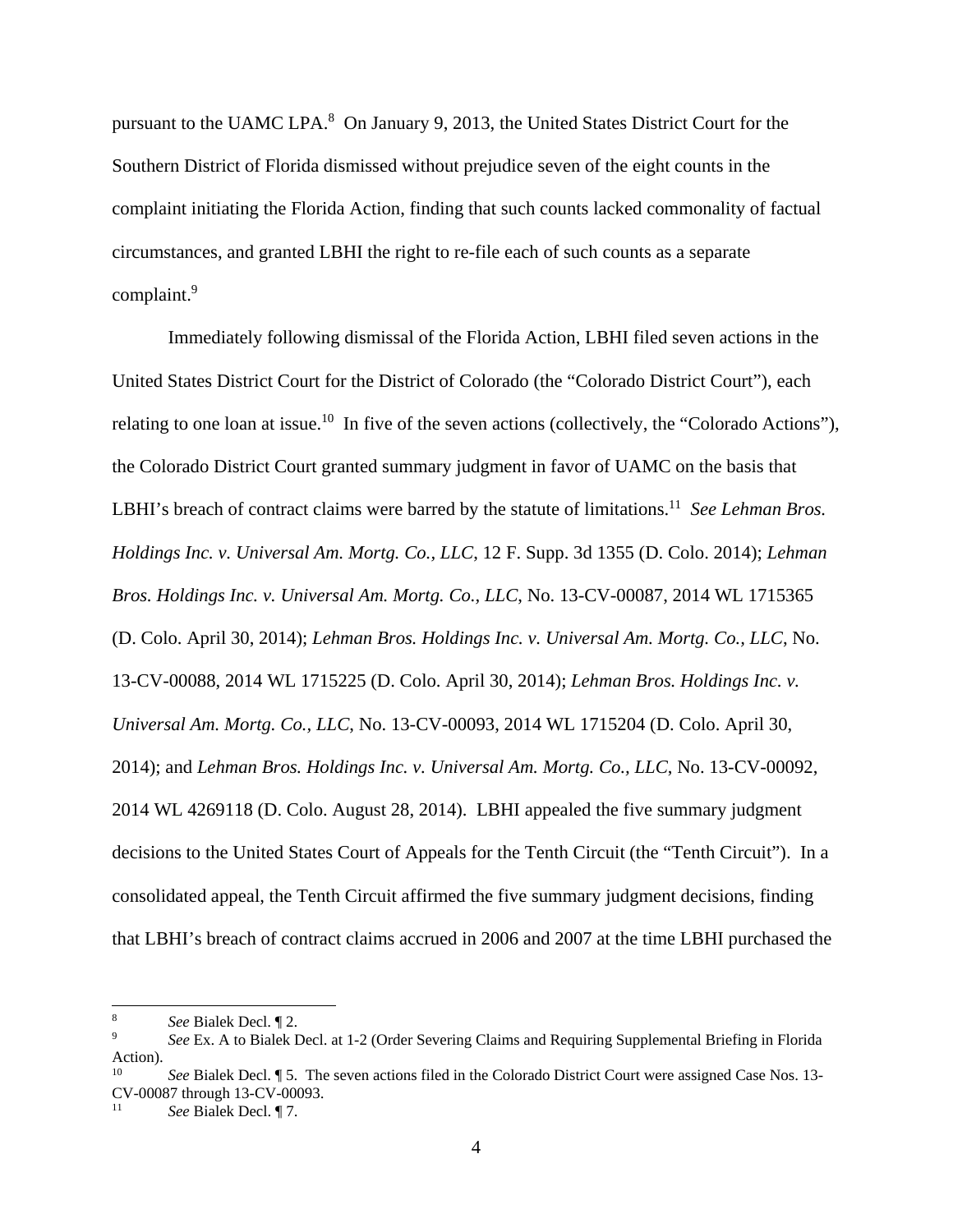loans at issue and, therefore, the claims asserted in the Colorado Actions filed by LBI in 2011 and 2012 were time-barred by the three-year statute of limitations for breach of contract under Delaware law. *See Lehman Bros. Holdings Inc. v. Universal Am. Mortg. Co., LLC*, 660 F. App'x 554, 556 (10th Cir. 2016) (hereinafter, "*Universal American*").12

#### **D. The GSEs**

The Federal National Mortgage Association ("Fannie Mae") and the Federal Home Loan Mortgage Corporation ("Freddie Mac," and, together with Fannie Mae, the "GSEs") were two subsequent purchasers of mortgage loans from LBHI. In September 2009, both GSEs filed proofs of claim against LBHI (collectively, the "GSE Claims"), asserting breaches of representations, warranties, or covenants in numerous sale agreements for loans they had acquired from LBHI. The GSE Claims asserted claims for, among other things, "alleged indemnity/reimbursement obligations" and "indemnity claims" arising from the sale of mortgage loans to the GSEs, including mortgage loans originated by and purchased from the Defendants and ultimately sold to the GSEs.<sup>13</sup>

In its review of the GSE Claims, LBHI determined that certain loans, including those brokered or sold by the Defendants, contained various defects that violated the representations, warranties, and covenants under the Agreements. LBHI has alleged that the representations, warranties, and covenants in the sale agreements between the GSEs and LBHI were co-extensive

 $12 \overline{ }$ 12 The consolidated opinion in *Universal American* also addressed the appeal of an order granting a motion filed by Standard Pacific Mortgage, Inc. to dismiss the claims of Aurora Commercial Corp. *See Aurora Commercial Corp. v. Standard Pac. Mortg., Inc.,* No. 12-CV-3138, 2014 WL 1056383 (D. Colo. Mar. 19, 2014).

<sup>13</sup> *See* Settlement Agreement, dated January 22, 2014, by and among LBHI, et al., and Fannie Mae (the "Fannie Settlement") §§ C, D [Case No. 08-13555, Dkt. No. 42153]; Settlement and Assignment Agreement, dated February 12, 2014, by and among LBHI, et al., and Freddie Mac (the "Freddie Settlement") §§ C, E [Case No. 08- 13555, Dkt. No. 42754].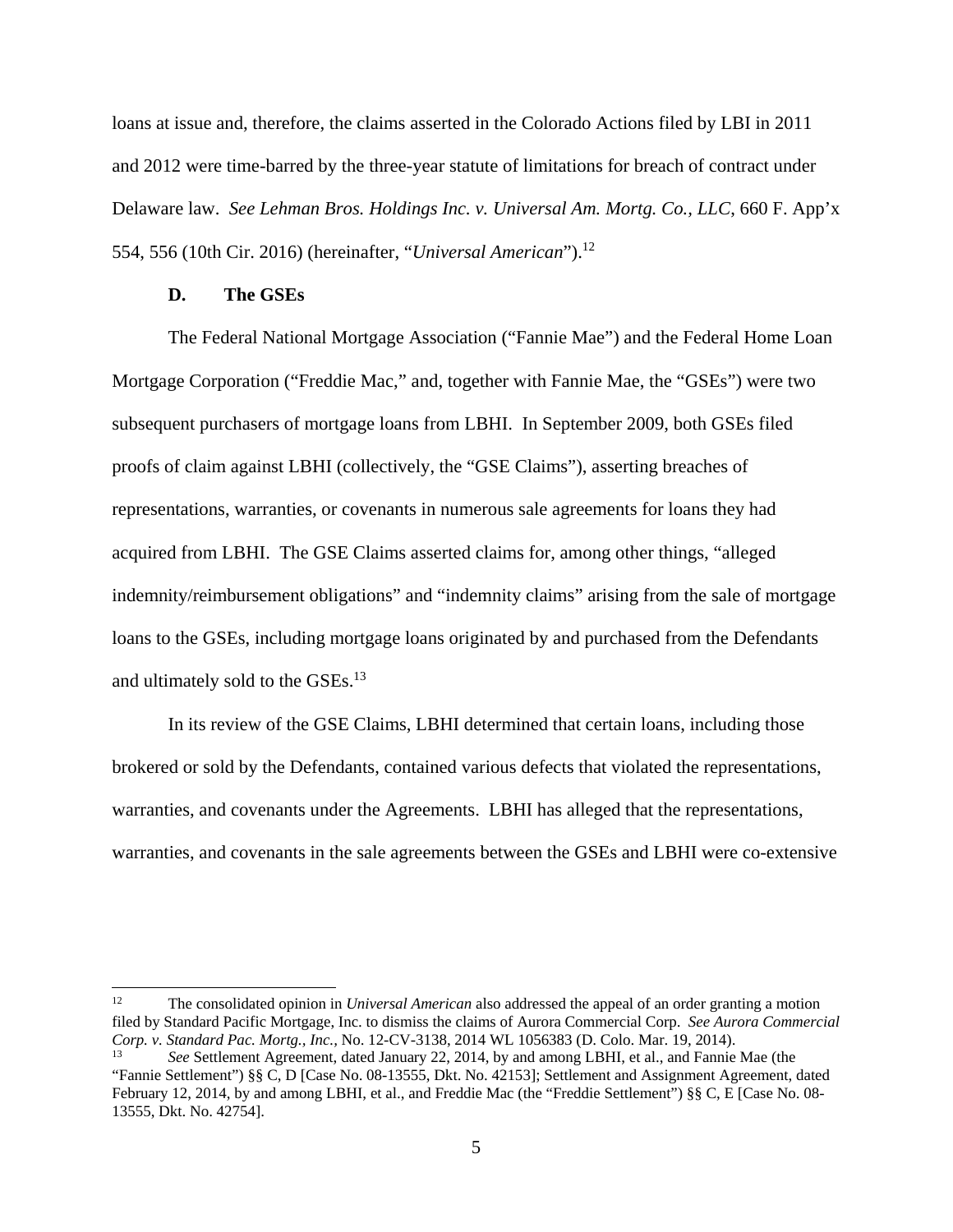with those in the Agreements between LBB and the Defendants.<sup>14</sup> Thus, Lehman asserts that Defendants' breaches, acts, and omissions caused LBHI to incur liability to the GSEs.

In January 2014, LBHI settled its disputes with the GSEs regarding the allowance of the GSE Claims (the "GSE Settlements"). The Court approved the GSE Settlements by Orders dated January 31, 2014 and February 19, 2014 (the "GSE Settlement Orders") [Case No. 08- 13555, Dkt. Nos. 42420, 42918]. Pursuant to the Fannie Settlement, Fannie Mae received an allowed claim for \$2.15 billion in LBHI Class 7 under the Plan, and, pursuant to the Freddie Settlement, Freddie Mac received a one-time cash payment of \$767 million from LBHI, each in settlement of all claims and disputes between the parties.<sup>15</sup>

## **E. The Adversary Proceedings**

Subsequent to entering into the GSE Settlements, the Plan Administrator identified over 11,000 loans and over 3,000 potential counterparties against which LBHI allegedly held thirdparty contractual claims for indemnification and/or reimbursement by virtue of the GSE Settlements.<sup>16</sup> To manage this volume of indemnification claims, the Court authorized the Plan Administrator to implement a pre-litigation mediation protocol with the Sellers from which it sought indemnification. *See* Alternative Dispute Resolution Procedures Order for Indemnification Claims of The Debtors Against Mortgage Loan Sellers, dated June 24, 2014 [Case No. 08-13555, Dkt. No. 45277].

 $14$ 

<sup>&</sup>lt;sup>14</sup> See UAMC Complaint  $\P$  2, 37; Eagle Complaint  $\P$  2, 39.<br>
<sup>15</sup> See Fannie Settlement §§ 2.1, 3.1, 5; Freddie Settlement §§ 2.1-2.3.<br>
<sup>16</sup> The settlement agreements with the GSEs obligated the GSEs to provide the Plan certain documents and to otherwise assist the Plan Administrator in bringing indemnification claims against the Sellers to indemnify LBHI for its liability to the GSEs. *See* Fannie Settlement §§ 3.1-3.6 (provisions requiring Fannie Mae to assist the Plan Administrator in pursuing "Rep and Warranty Default" claims); Freddie Settlement §§ 4.1-4.6 (similar provisions to assist the Plan Administrator in pursuing claims related to "Liquidated Rep and Warranty Default Loans").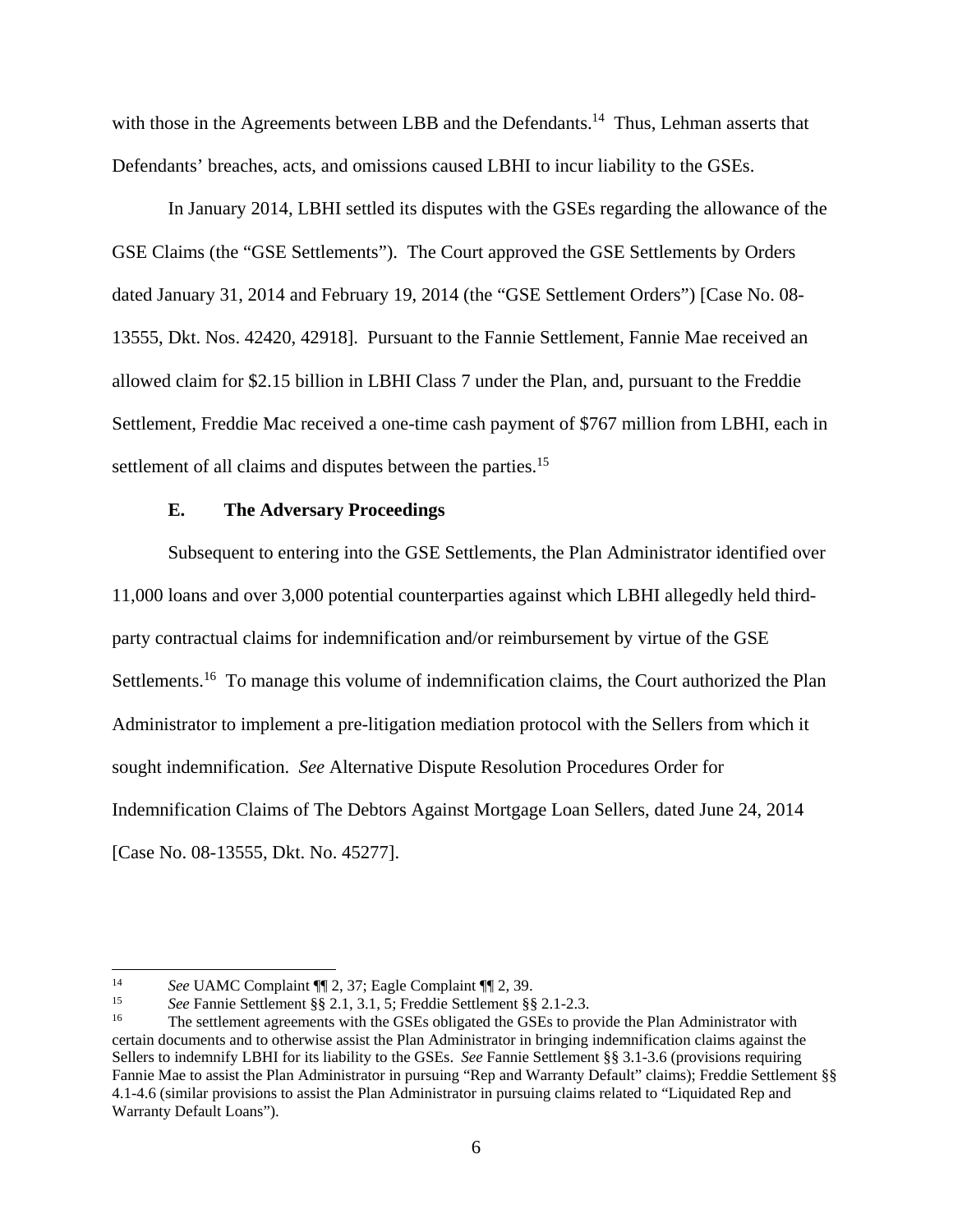To further facilitate its pursuit of recoveries from those Sellers with whom mediation was unsuccessful, the Plan Administrator initiated adversary proceedings in this Court, including those at issue here, against more than one hundred Sellers (including the Defendants) in tandem with six previously-filed adversary actions (collectively, the "Adversary Proceedings"). Pursuant to the CMO, the Adversary Proceedings have a central docket for court filings (Adv. Pro. No. 16-01019) and have been coordinated for administrative purposes, including scheduling motions and discovery procedures.

On December 22, 2016, LBHI filed the UAMC Complaint, initiating Adversary Proceeding No. 16-01297 against UAMC; on December 30, 2016, LBHI filed the Eagle Complaint, initiating Adversary Proceeding No. 16-01383 against Eagle and UAMC.17 By the Complaints, LBHI claims that each of the Defendants breached its obligations under the Agreements by selling or submitting defective mortgage loans into LBHI's loan sale and securitization channels, and, thus, LBHI has a third-party indemnification claim against each Defendant for LBHI's liability to the GSEs (together, the "Indemnification Claims"). Specifically, the Complaints allege that it was Defendants' breaches of the representations, warranties, and/or covenants under the Agreements that caused LBHI to have to compensate the GSEs pursuant to agreements between LBHI and the GSEs that contained representations, warranties, and/or covenants co-extensive with those contained in the Agreements.<sup>18</sup>

The CMO provides a time frame for (i) the filing of so-called threshold motions such as motions under Federal Rule of Civil Procedure 12(b) based on venue, jurisdiction, and/or failure

 $17\,$ LBHI asserts that UAMC expressly and/or impliedly assumed Eagle and its predecessor's alleged obligations and their alleged liability to LBHI. *See* Eagle Complaint ¶ 3. 18 *See* UAMC Complaint ¶¶ 2, 37; Eagle Complaint ¶¶ 2, 39.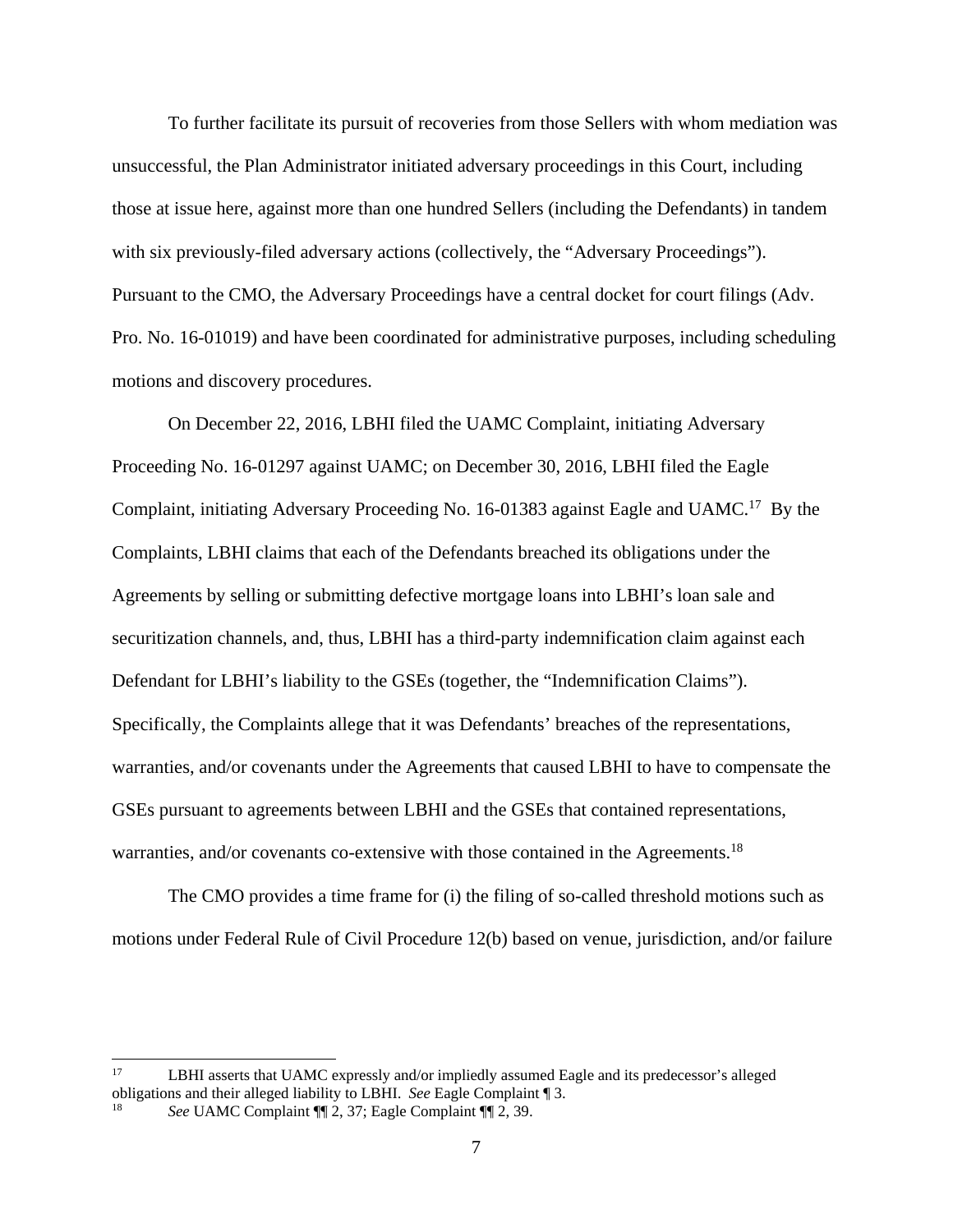to state a claim and (ii) objections to such motions.<sup>19</sup> On March 31, 2017, certain defendants in the Adversary Proceedings (including the Defendants) filed an omnibus motion to dismiss the complaints filed against such defendants pursuant to (i) Fed. R. Civ. P. 12(b)(1) for lack of subject matter jurisdiction and (ii) Fed. R. Civ. P. 12(b)(3) for improper venue [Dkt. No. 413] (the "Motion to Dismiss"). By Memorandum Decision and Order, dated August 13, 2018 [Dkt. No. 606], this Court denied the Motion to Dismiss, finding that this Court has subject matter jurisdiction over each of the Adversary Proceedings and that venue in this Court is proper.

The CMO also provides a time frame for the filing of so-called threshold motions to address unique issues of individual defendants.<sup>20</sup> As permitted by the CMO, Defendants filed the instant Motion seeking dismissal of the Complaints pursuant to Rule 12(b)(6) of the Federal Rules of Civil Procedure ("Rule 12(b)(6)"), made applicable by Rule 7012(b) of the Federal Rules of Bankruptcy Procedure, for failure to state a claim upon which relief can be granted. The Court heard oral argument on the Motion on June 12, 2018.

By the Motion, the Defendants argue that the Complaints should be dismissed because the rulings in the Colorado Actions and in *Universal American* have preclusive effect as to LBHI's claims against the Defendants; as such, they assert that the allegations in the Complaints are barred by claim preclusion and by issue preclusion. LBHI vehemently disagrees. The Court's ruling follows.

 $\overline{\phantom{a}}$ 

<sup>19</sup> *See* CMO ¶¶ 8-9 ("During Phase I, as set forth below, Defendants may file motions to dismiss pursuant to Fed. R. Civ. P. 12(b) and other threshold motions as set forth more fully below (the "Phase I Motions"). No other motions shall be filed during Phase I absent good cause shown. Within sixty (60) days after the commencement of Phase I, the Defendants shall file a single consolidated motion to dismiss pursuant to Fed. R. Civ. Pro. 12(b)(1) (lack of subject matter jurisdiction), 12(b)(3) (improper venue), 12(b)(6) (failure to state a claim upon which relief can be granted), 12 (b)(7) (failure to join a party under Rule 19), 12(e) (for a more definite statement), and 12(f) (to strike), addressing issues common to all Defendants . . . .").

<sup>20</sup> *See* CMO ¶ 15 ("Within fifteen (15) days after the commencement of Phase I, if any Defendant intends to file any threshold motion, including motions under Fed. R. Civ. P. 12(b)(2) (lack of personal jurisdiction); 12(b)(4) (improper process); 12(b)(5) (insufficient service of process): and 28 U.S.C. § 1404 (change of venue), which arguably address issues unique to that Defendant (the "Individual Motions"), it shall request a pre-motion conference.").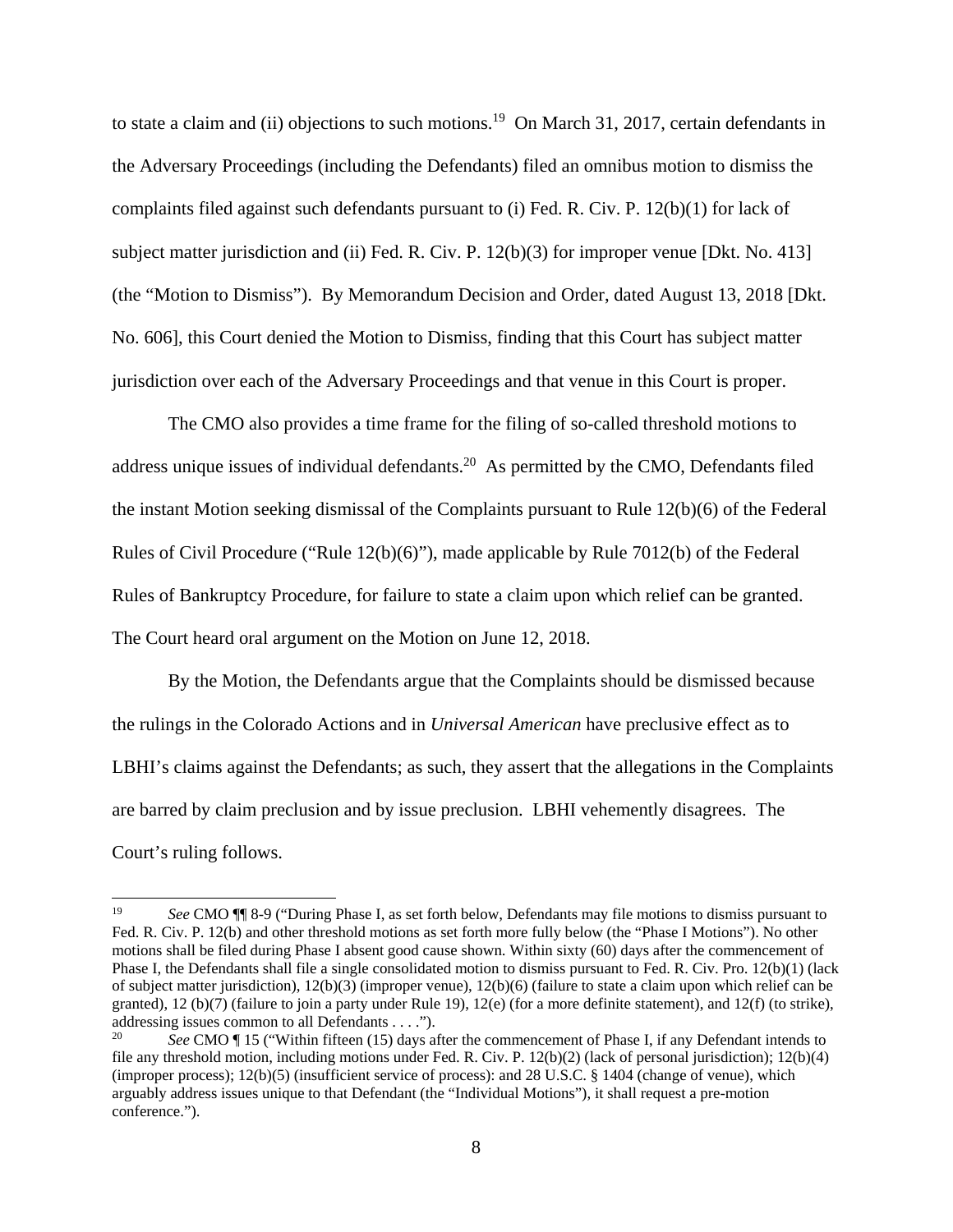#### **DISCUSSION**

### **A. Applicable Law**

Rule 12(b)(6) permits a bankruptcy court to dismiss an adversary proceeding if a plaintiff's complaint fails to state a claim upon which relief may be granted. *See* Fed. R. Civ. P.  $12(b)(6)$ . In reviewing a motion to dismiss brought under Rule  $12(b)(6)$ , a court must accept the material factual allegations in the complaint as true and draw all reasonable inferences in favor of the plaintiff. *Ashcroft v. Iqbal*, 556 U.S. 662, 678 (2009); *Bell Atlantic Corp. v. Twombly*, 550 U.S. 544, 555-56 (2007); *E.E.O.C. v. Staten Island Sav. Bank*, 207 F.3d 144, 148 (2d Cir. 2000).

## **B. Claim Preclusion, or** *Res Judicata*<sup>21</sup>

## **1. Applicable Law**

In connection with a motion to dismiss under Rule  $12(b)(6)$ , a defendant may invoke an affirmative defense of claim preclusion when it is clear from the complaint and the matters of which a court may take judicial notice that a prior court judgment precludes the plaintiff's claims as a matter of law. *Pricaspian Dev. Corp. v. Total S.A*., No. 08-CV-9724, 2009 WL 4163513, at \*4 (S.D.N.Y. Nov. 25, 2009), *aff'd*, 397 F. App'x 673 (2d Cir. 2010) (citing *Candelaria v. Erickson*, No. 01-CV-8594, 2007 WL 1793443, at \*2 (S.D.N.Y. June 18, 2007)). Under the doctrine of claim preclusion, a final judgment forecloses "successive litigation of the very same claim, whether or not relitigation of the claim raises the same issues as the earlier suit." *Taylor v. Sturgell*, 553 U.S. 880, 892 (2008) (citing *New Hampshire v. Maine*, 532 U.S. 742, 748 (2001)). Federal common law governs a court's application of claim preclusion to an earlier

 $21$ 21 Although the parties interchangeably use (i) the term "*res judicata*" to refer to claim preclusion and (ii) the term "collateral estoppel" to refer to issue preclusion, as is the practice of certain courts, other courts, including the United States Supreme Court, have employed the term "*res judicata*" as an overarching label for both claim preclusion and issue preclusion. *See Taylor v. Sturgell*, 553 U.S. 880, 892 (2008) (noting that claim preclusion and issue preclusion "are collectively referred to as 'res judicata'"). For the sake of clarity, this Court will use the terms "claim preclusion" and "issue preclusion" rather than the terms "*res judicata*" and "collateral estoppel."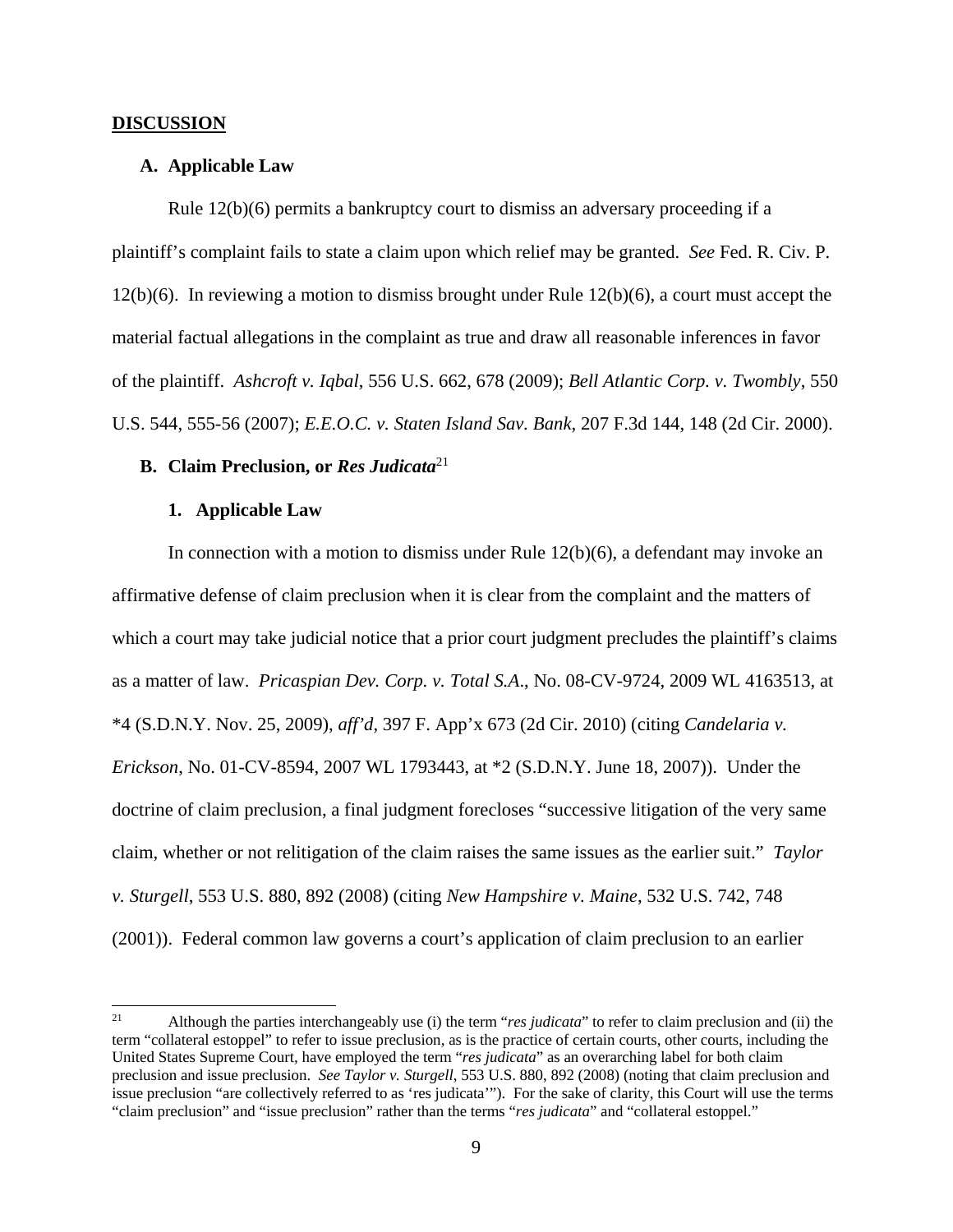federal court judgment and requires the court to apply "the law that would be applied by state courts in the state in which the [original rendering court] sits." *See Pricaspian Dev. Corp. v. Total S.A*., 2009 WL 4163513, at \*4 (citing *Semtek Int'l. Inc. v. Lockheed Martin Corp.*, 531 U.S. 497, 507-08 (2001)). Accordingly, since the United States District Court for the District of Colorado rendered the decisions in the Colorado Actions, the parties do not dispute that Colorado law applies here. Under Colorado law, the claim preclusion doctrine applies when:

(1) the judgment in the prior proceeding was final; (2) the prior and current proceedings involved identical subject matter; (3) the prior and current proceedings involved identical claims for relief; and (4) the parties to the proceedings were identical or in privity with one another.

*Meridian Service Metropolitan District v. Ground Water Commission (In the Matter of Water Rights)*, 361 P.3d 392, 398 (Colo. 2015) (citing *Gallegos v. Colorado Ground Water Comm'n*, 147 P.3d 20, 32 (Colo. 2006)). Claim preclusion bars not only issues actually decided, but also any issues that could have been, but were not, raised in the first proceeding. *See Argus Real Estate, Inc. v. E-470 Pub. Highway Auth.*, 109 P.3d 604, 608 (Colo. 2005).

Assuming all factors in the claim preclusion test are satisfied, the preclusive effect is not altered by the fact that a court may later determine that a prior judgment may have been wrongly decided or may have rested on a legal principal subsequently overruled in another case. *See Federated Dep't Stores, Inc. v. Moitie*, 452 U.S. 394, 398 (1981) (collecting cases). Indeed, "an 'erroneous conclusion' reached by the court in the first suit does not deprive the defendants in the second action 'of their right to rely upon the plea of [claim preclusion].'" *Id.* (citing *Baltimore S.S. Co. v. Phillips*, 274 U.S. 316, 325 (1927)).

Under Colorado law, a defendant bears the burden of setting forth facts sufficient to satisfy the elements of claim preclusion or issue preclusion. *Edmond v. Clements*, No. 11-CV-00248, 2012 WL 2523077, at \*11 (D. Colo. Jan. 19, 2012).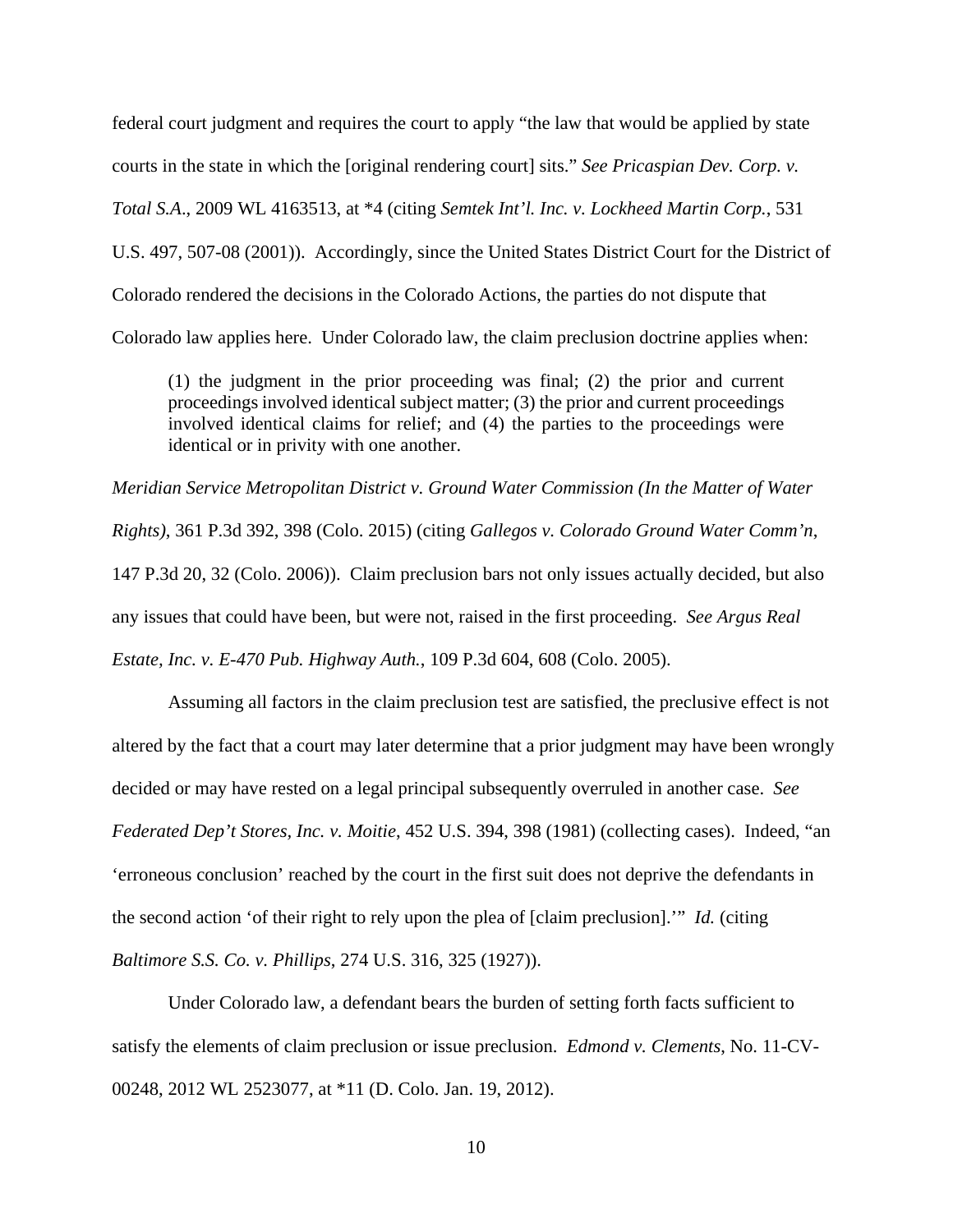### **2. Analysis**

By the Motion, Defendants assert that the Complaints should be dismissed on the basis of claim preclusion because (i) LBHI is attempting to relitigate the same claims that were already dismissed in the Colorado Actions, which decisions were affirmed by the Tenth Circuit, and (ii) LBHI is precluded from making claims that it could have asserted in the Colorado Actions.<sup>22</sup>

Defendants contend that the first, second, and fourth elements of the claim preclusion doctrine under Colorado law are easily satisfied because (i) the summary judgment decisions in the Colorado Actions were final and have been affirmed by the Tenth Circuit; (ii) LBHI is suing the same party, UAMC, under the same contract, the UAMC LPA, in connection with the same transactions, the sale of mortgage loans sold from UAMC to LBB, which loans were subsequently sold to LBHI; and (iii) the Colorado Actions involved the same parties – UAMC and LBHI. $^{23}$ 

Additionally, Defendants assert that the third element of the claim preclusion doctrine – that the claims for relief in the two actions must be identical – is satisfied because the claims for relief in the Colorado Actions and those in these Adversary Proceedings are all claims arising under the same agreements – the UAMC LPA and the Seller's Guide. They point to the "transactional approach" applied by Colorado courts, whereby a contract is generally considered to denote a single transaction for the purposes of claim preclusion and, therefore, claims for breaches of such contract must ordinarily be brought in the same action.<sup>24</sup> Under Colorado law, argue the Defendants, even those claims that arise from severable parts of a divisible contract are

 $22\,$ 

<sup>22</sup>*See* Motion at 1. 23 *See* Motion at 6. 24 *See* Motion at 7 (citing *Petromanagement Corp. v. Acme-Thomas Joint Venture*, 835 F.2d 1329, 1335-36 (10th Cir. 1988); *see also Loveland Essential Group, LLC v. Grommon Farms, Inc.*, 318 P.3d 6, 10 (Colo. App. 2012) ("Generally, a contract is considered to denote a single transaction for the purpose of claim preclusion, and therefore claims for different breaches of a contract ordinarily must be brought in the same action.").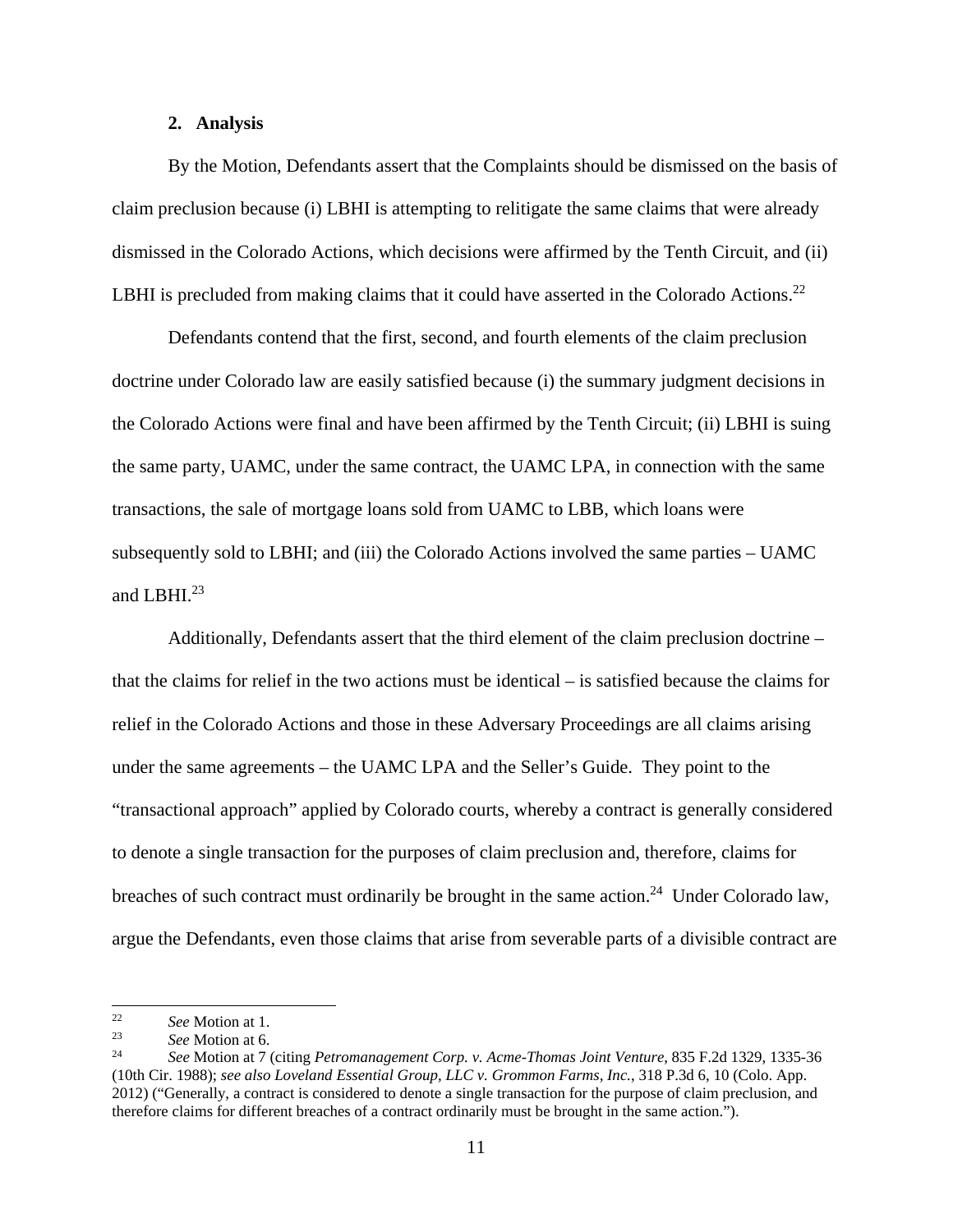considered to be part of the same transaction for purposes of claim preclusion, and "claims are tied by the same injury where they concern all or any part of the transaction or series of connected transactions, out of which the [original] action arose."25 Accordingly, the Defendants submit that, even if the Colorado Actions and these Adversary Proceedings assert claims for breach on account of different loans, because the allegations in all of the actions arise under the same agreements, the judgments entered in the Colorado Actions (and affirmed by the Tenth Circuit) extinguished all claims held by LBHI with respect to such agreements.26

Alternatively, Defendants contend that, even if the Court is persuaded that the claims LBHI asserted in the Colorado Actions are different from those now asserted in these Adversary Proceedings, because the claims in the Adversary Proceedings *could* have been brought in the Colorado Actions, they are now barred by claim preclusion. Defendants' position is that Colorado's transactional approach would deem the claims "identical" for purposes of claim preclusion because they are all tied to alleged injuries under the UAMC LPA.27 In other words, even if LBHI did not assert third-party indemnification claims in the Colorado Actions, claim preclusion nonetheless applies because LBHI could have asserted in the Colorado Actions such indemnification claims pursuant to section 711 of the Seller's Guide. Defendants argue that LBHI's breach of contract claims in the Colorado Actions and its indemnification claims in these Adversary Proceedings arise from the same series of connected transactions, and claims based on the same transaction or series of connected transactions may not be split.<sup>28</sup>

<sup>25</sup> 25 *See* Motion at 6-7 (citing *Meeper, LLC v. Powers*, No. 12-CV-01732-WYD-KMT, 2016 WL 369558, at \*4 (D. Colo. Feb. 1, 2016) (citing *Loveland Essential Group, LLC v. Grommon Farms, Inc.*, 318 P.3d at 10)). 26 *See* Motion at 6-7. 27 *See* Motion at 7. 28 *See* Motion at 7-8.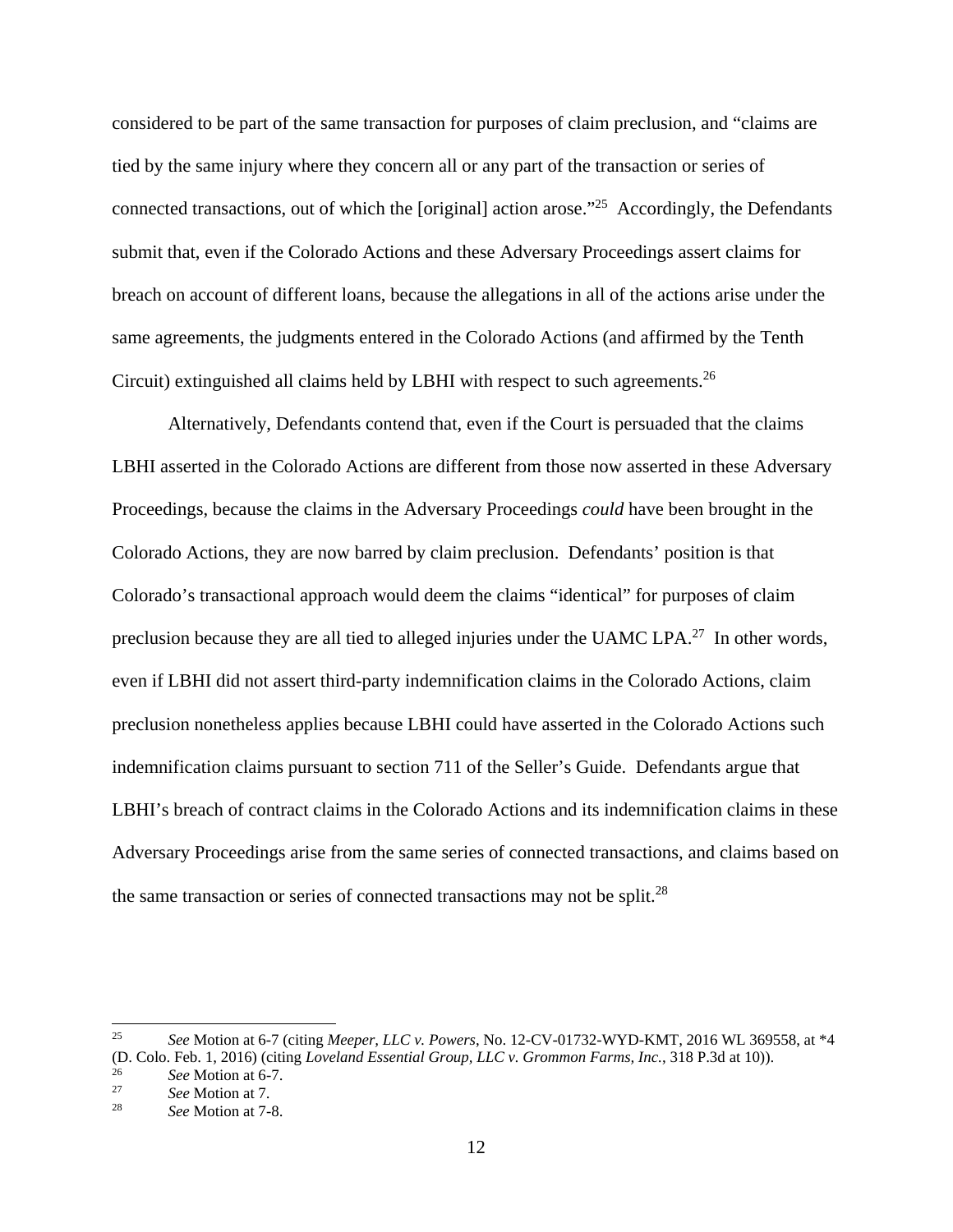By the Opposition, LBHI argues, persuasively, that claim preclusion does not apply because the third factor of the claim preclusion test – that the claims in the prior action and the instant action are identical – has not been satisfied. LBHI asserts that (i) the claims raised in the Colorado Actions involved entirely different mortgage loans, contracts, and loan originators than those asserted in Adversary Proceeding No. 16-01383, and (ii) the claims asserted in Adversary Proceeding No. 16-01297 are based on entirely different mortgage loans.<sup>29</sup> Accordingly, because each claim of breach arises from a unique set of facts, circumstances, defects, and damages, LBHI contends that (i) the claims in the Prior Actions and in these Adversary Proceedings cannot be deemed to arise out of a single transaction, even if certain of the claims may arise from the same contract (as in the case of the UAMC Complaint), and (ii) as a result, the claims in these Adversary Proceedings need not have been brought in the Colorado Actions.<sup>30</sup> Additionally, and dispositively, LBHI argues that claim preclusion cannot apply here because LBHI's third-party indemnification claims against the Defendants did not accrue until LBHI entered into the GSE Settlements in 2014, as this Court has previously ruled; $31$  as such, LBHI could not have raised these claims in the Colorado Actions, which were commenced in January 2013.32

 $\overline{a}$ 

<sup>29</sup>*See* Opposition at 1. 30 *See* Opposition at 8-9 (citing to *CitiMortgage, Inc. v. Chicago Bancorp. Inc.*, 2015 WL 631365, at \*5 (E.D. Mo. 2015) (rejecting claim splitting defense as to claims regarding mortgage loans sold under same contract as loans in the prior action); *ResCap Liquidating Trust v. U.S. Bank, N.A.*, 2017 WL 2437242, at \*5 (D. Minn. June 5, 2017) (*res judicata* inapplicable where "the two suits involve[d] different sets of loans and thus different operative facts"); *ResCap Liquidating Trust v. PNC Bank, N.A.*, 2017 WL 3129748, at \*7 (D. Minn. July 21, 2017) (same); *Lehman Bros. Holdings Inc. v. Gateway Funding Diversified Mortg. Servs., L.P.*, 942 F. Supp. 2d 516, 532 (E.D. Pa. 2013) (*res judicata* inapplicable because prior lawsuit involved different loans and a different legal theory and thus "the documents necessary at trial" and "material facts" were different)).

<sup>31</sup> In *Lehman Bros. Holdings v. Hometrust Mortg. Co. (In re Lehman Bros. Holdings)*, 530 B.R. 601 (Bankr. S.D.N.Y. 2015), this Court held that LBHI's claim for indemnification under section 711 of the Seller's Guide did not accrue until its liability to a third party was fixed or payment was made – as is the case here, on the date of the GSE Settlements.

See Opposition at 10.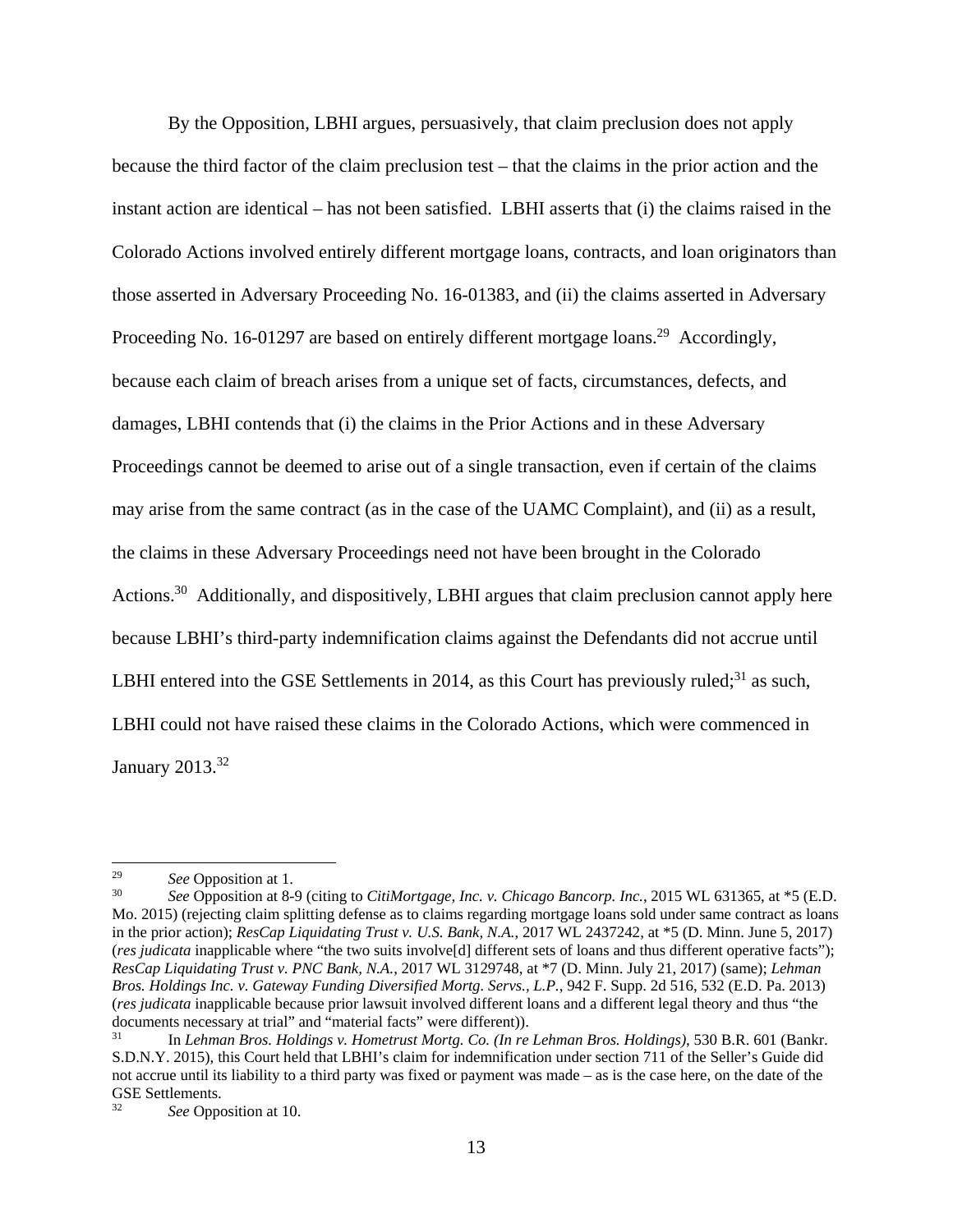The Court finds that the claims asserted by LBHI in Adversary Proceeding No. 16-01297 and Adversary Proceeding No. 16-01383 are not barred by claim preclusion. While the Defendants correctly cite the proposition that, under Colorado law, a contract generally is considered to denote a single transaction for the purpose of claim preclusion, such that claims for different breaches of a contract ordinarily must be brought in the same action, *see Petromanagement Corp. v. Acme-Thomas Joint Venture*, 835 F.2d at 1335-36, the Tenth Circuit has explicitly noted that this is only the case "so long as the breaches antedated the original action." *Id.* at 1336. The Court of Appeals of Colorado has also concluded that "[c]laim preclusion does not bar a later action on claims [under the same contract] which arise after the original action is filed, but before judgment in the original action." *See Loveland Essential Group, LLC v. Grommon Farms, Inc.*, 318 P.3d at 14.

Here, the Colorado Actions were commenced in 2013, prior to LBHI's entry into, and the Court's approval of, the GSE Settlements in 2014. LBHI's Indemnification Claims against each Defendant did not accrue until its liability to the GSEs was fixed upon entry of the GSE Settlement Orders in early 2014; accordingly, the Indemnification Claims did not arise in time for LBHI to have pled them in the Colorado Actions. As such, they are not barred by claim preclusion.

Moreover, even assuming, *arguendo*, that the claims asserted in the Adversary Proceedings could have been raised in the Colorado Actions, the Court finds that, because the claims in each of the actions arise from the sale of different loans, each with a unique set of facts, circumstances, alleged defects, and asserted damages, such claims cannot be considered "identical" for purposes of the claim preclusion inquiry, even if the claims arise under the same contract. Each purchase of an individual loan by LBB from a Defendant cannot be considered as

14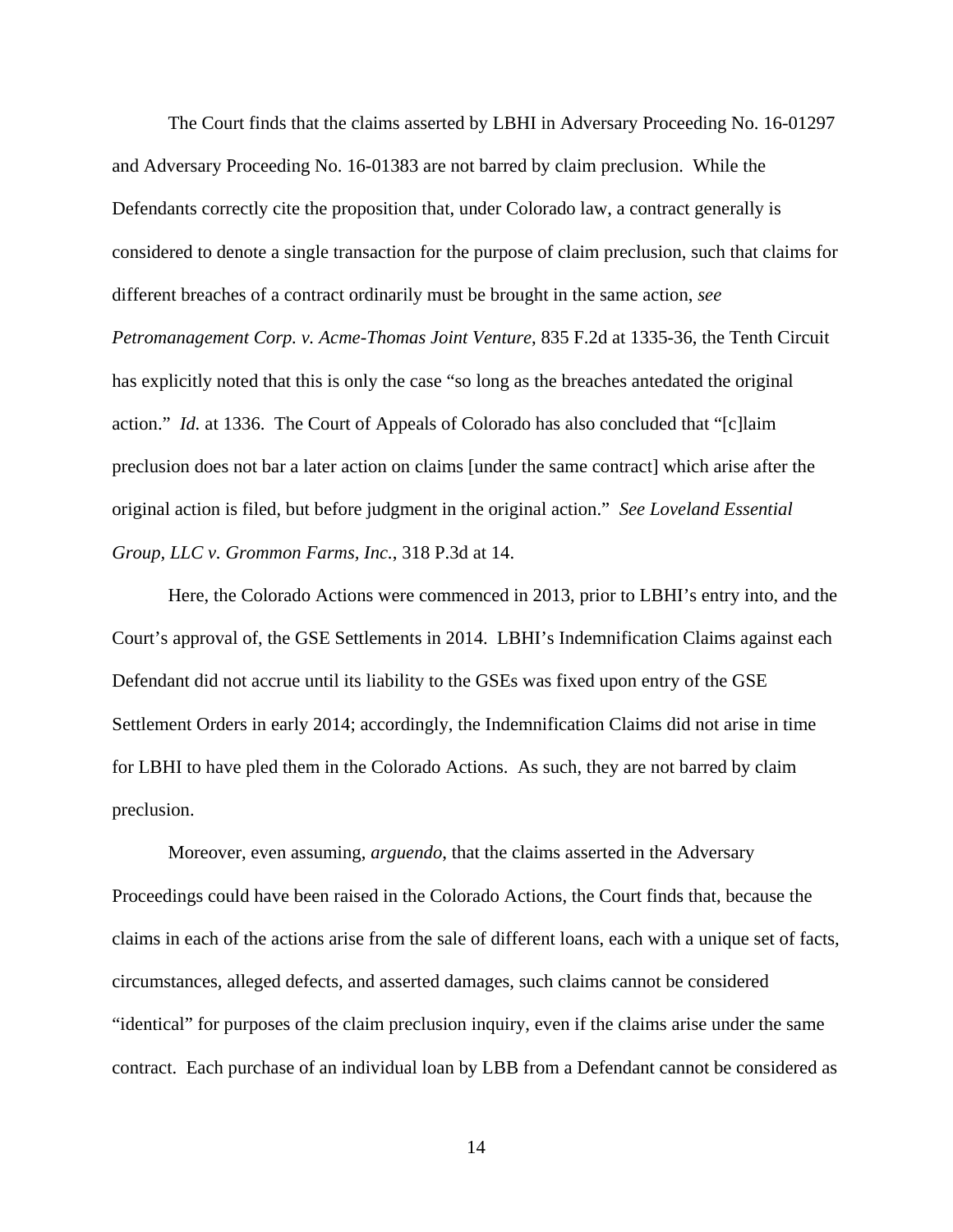part of a single transaction merely because the parties agreed that each loan purchase and sale would be governed by the same terms and conditions set forth in the Seller's Guide. As LBHI correctly asserts, multiple federal courts (including the United States District Court for the Southern District of Florida, the venue for the Florida Action) have held that claims regarding mortgage loans sold under the same contract need not or should not be brought in the same action.33 So too here.

Finally, specifically with respect to Adversary Proceeding No. 16-01383, claim preclusion also cannot apply because this Adversary Proceeding involves a different defendant and a different contract than those involved in the Colorado Actions. Eagle, a defendant in Adversary Proceeding No. 16-01383, was not a party to the Colorado Actions, and the Defendants have not asserted that Eagle was in privity with UAMC when the Colorado Actions were commenced. Further, the claims in the Colorado Actions related to loans sold by UAMC under the UAMC LPA, whereas the claims in Adversary Proceeding 16-01383 relate to loans sold by Eagle under the Eagle LPA. Accordingly, neither the requirement that the claims for relief be identical nor the requirement that the parties to the proceedings be identical (or in privity with one another) is satisfied with respect to the claims LBHI has asserted in Adversary Proceeding No. 16-01383.

For all of the foregoing reasons, the Motion to dismiss the Complaints on the basis of claim preclusion is denied.

 $33$ 33 *See* Opposition at 8-9 (citing to *CitiMortgage, Inc. v. Chicago Bancorp. Inc.*, 2015 WL 631365, at \*5 (E.D. Mo. 2015) (rejecting claim splitting defense as to claims regarding mortgage loans sold under same contract as loans in the prior action); *ResCap Liquidating Trust v. U.S. Bank, N.A.*, 2017 WL 2437242, at \*5 (D. Minn. June 5, 2017) (*res judicata* inapplicable where "the two suits involve[d] different sets of loans and thus different operative facts"); *ResCap Liquidating Trust v. PNC Bank, N.A.*, 2017 WL 3129748, at \*7 (D. Minn. July 21, 2017) (same); *Lehman Bros. Holdings Inc. v. Gateway Funding Diversified Mortg. Servs., L.P.*, 942 F. Supp. 2d 516, 532 (E.D. Pa. 2013) (*res judicata* inapplicable because prior lawsuit involved different loans and a different legal theory and thus "the documents necessary at trial" and "material facts" were different)).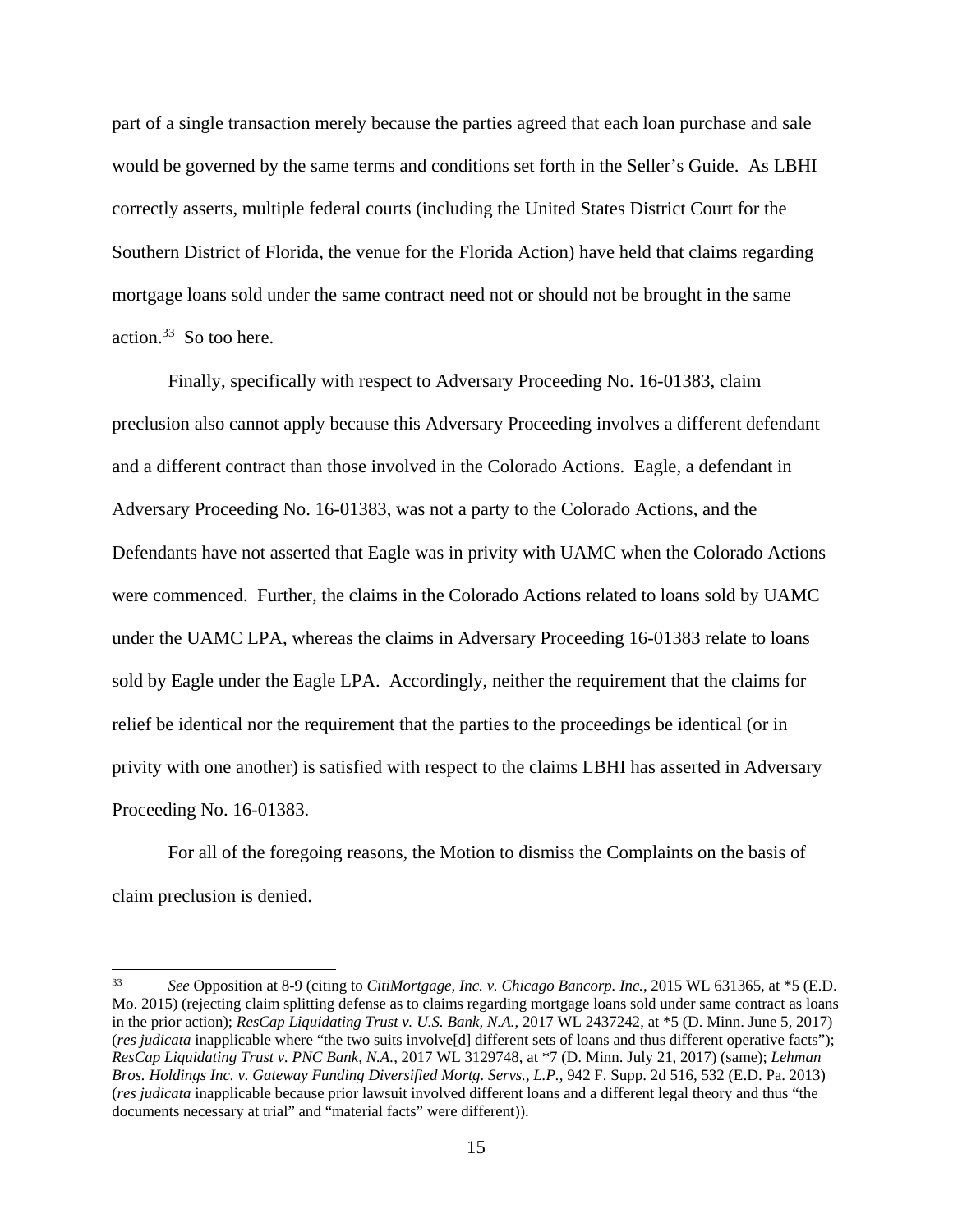### **C. Issue Preclusion, or Collateral Estoppel**

#### **1. Applicable Law**

Under the doctrine of issue preclusion, a final judgment forecloses "successive litigation of an issue of fact or law actually litigated and resolved in a valid court determination essential to the prior judgment, even if the issue recurs in the context of a different claim." *Taylor v. Sturgell*, 553 U.S. at 892 (internal quotation marks omitted) (citing *New Hampshire v. Maine*, 532 U.S. 742, 748-49 (2001)). Like the doctrine of claim preclusion, federal common law determines the preclusive effect of an earlier federal court judgment and incorporates the issue preclusion rules applied in the state in which the original rendering court sits. *Taylor v. Sturgell*, 553 U.S. at 891 n.4.

Colorado law provides that issue preclusion bars relitigation of a factual or legal matter that was previously litigated and decided in an earlier matter. *Rantz v. Kaufman*, 109 P.3d 132, 138 (Colo. 2005) (en banc) (internal quotations marks omitted) (citing *Carpenter v. Young*, 773 P.2d 561, 565 (Colo. 1989). Specifically, under Colorado law, a party is collaterally estopped from relitigating an issue if

(1) [t]he issue precluded is identical to an issue actually litigated and necessarily adjudicated in the prior proceeding; (2) [t]he party against whom estoppel [is] sought was a party to or was in privity with a party to the prior proceeding; (3) [t]here was a final judgment on the merits in the prior proceeding; [and] (4) [t]he party against whom the doctrine is asserted had a full and fair opportunity to litigate the issues in the prior proceeding.

*Rantz v. Kaufman*, 109 P.3d at 139 (citing *Bebo Construction Co. v. Mattox & O'Brien, P.C.*, 990 P.2d 78, 84-85 (Colo. 1999)); *see also S.O.V. v. People in Interest of M.C*., 914 P.2d 355, 359 (Colo. 1996) (en banc). Issue preclusion is broader than claim preclusion in one sense since it can preclude relitigation of an issue even where the claims for relief are different from those asserted in the first action. Because issue preclusion only applies to issues actually litigated,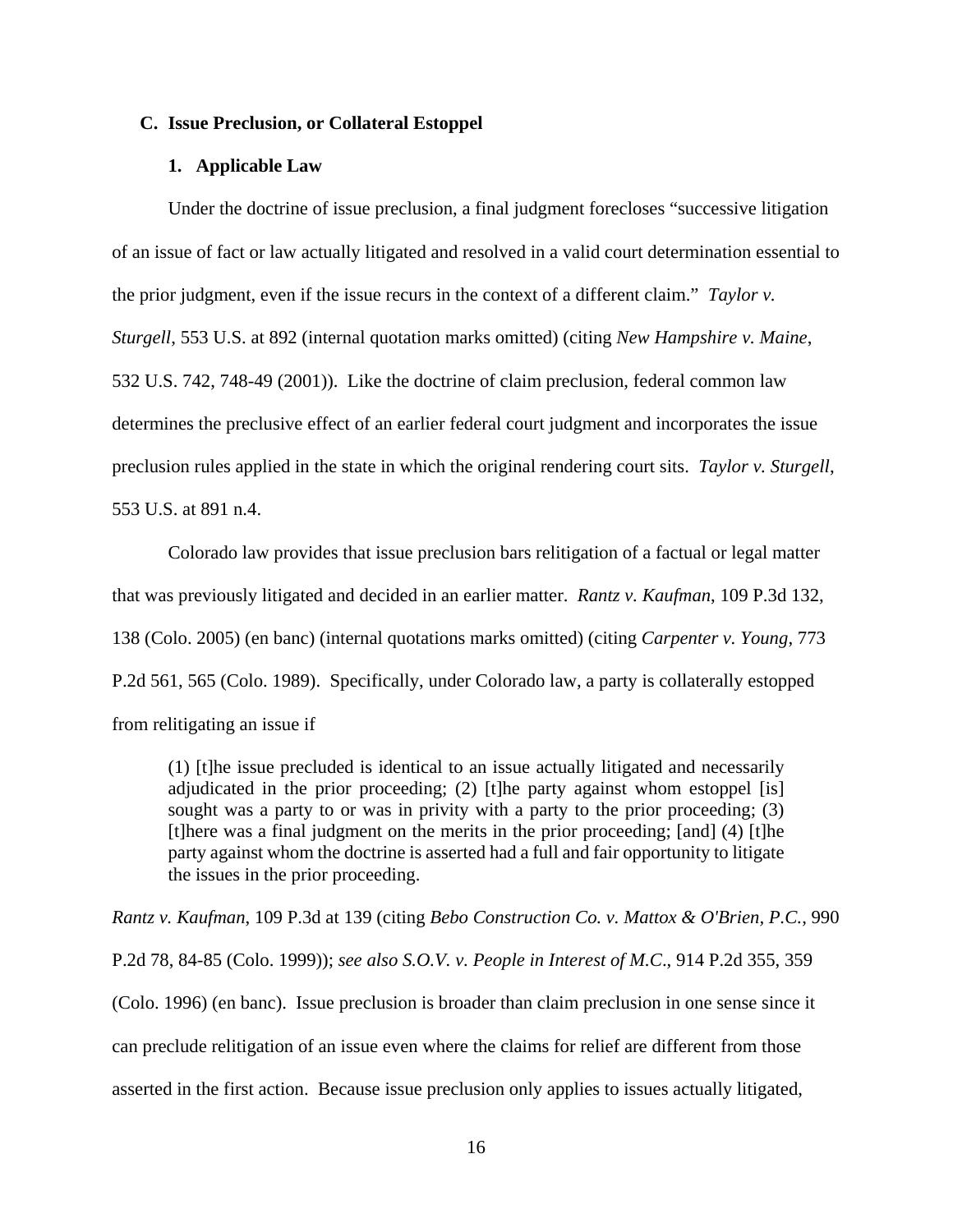however, it is narrower than claim preclusion, which also applies to claims which could have been raised in a prior suit but were not. *Rantz v. Kaufman*, 109 P.3d at 138-39 (citing *City and County of Denver v. Block 173 Assocs*., 814 P.2d 824, 831 (Colo. 1991)); *Argus Real Estate, Inc. v. E-470 Pub. Highway Auth.*, 109 P.3d at 608.

#### **2. Analysis**

The central dispute with respect to the applicability of issue preclusion here pertains to whether the first prong of the test for issue preclusion has been satisfied. Stated differently, are the issues in these Adversary Proceedings identical to issues "actually litigated and necessarily adjudicated" in the Colorado Actions?<sup>34</sup> The Defendants assert that LBHI's claims in the Complaints are barred by issue preclusion because *Universal American* affirmed the Colorado District Court's ruling that all of LBHI's claims in the Colorado Actions (including claims for indemnity) were untimely under the applicable statute of limitations.<sup>35</sup> Specifically, the Defendants maintain that the Tenth Circuit expressly extended its holding that LBHI's "breach of contract" claims were barred by the statute of limitations to include claims for indemnity by LBHI. In support of such contention, the Defendants cite to *Universal American*, in which the court stated that

we would regard Lehman Holdings' claims as causes of action for breach of contract even if Lehman Holdings had pleaded them as claims for indemnity . . . . the causes of action accrued when Universal American . . . sold the defective loans with the representations and warranties. . . . Thus, all of the claims are presumptively time-barred under Delaware's three-year period of limitations.36

 $\overline{\phantom{a}}$ 

<sup>34</sup>*See Rantz v. Kaufman*, 109 P.3d at 139. 35 *See* Motion at 9-10. 36 *See* Motion at 10 (citing *Universal American*, 660 F. App'x at 568-69 (emphasis added and internal quotations and citations omitted)); Reply at 5 (same).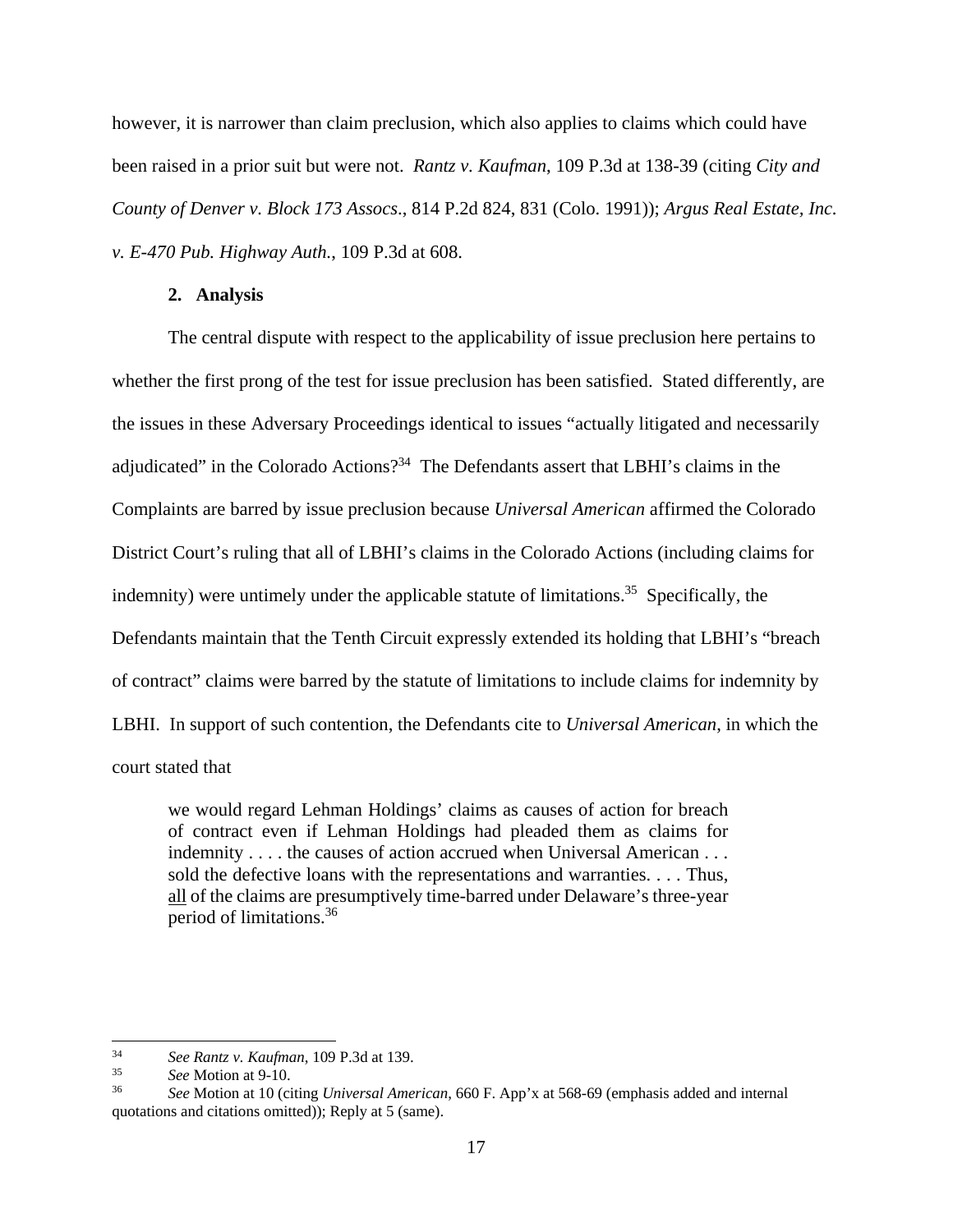Accordingly, Defendants argue that LBHI is collaterally estopped from asserting that the Indemnification Claims in these Adversary Proceedings are timely because, in affirming the Colorado District Court's summary judgment rulings, the Tenth Circuit held that LBHI's breach of contract and indemnity claims were barred by the statute of limitations.<sup>37</sup>

LBHI argues that this Court should reject the Defendants' collateral estoppel argument because the Defendants have failed to satisfy their burden to demonstrate that *Universal American* should be given preclusive effect here. Specifically, LBHI asserts that the claims adjudicated in the Colorado Actions and on appeal were claims for breach of contract under section 710 of the Seller's Guide<sup>38</sup> and the Complaints filed in these Adversary Proceedings assert claims for indemnification under section 711 of the Seller's Guide – two entirely different provisions of the same document and two different legal issues.39 Because in *Universal American* the Tenth Circuit did not analyze, in *dicta* or otherwise, the issue of express contractual indemnification claims against a third-party under section 711 – the issue in these Adversary Proceedings – LBHI maintains that *Universal American* "does not control, or even

 $37$ 37 Defendants also argue that the second, third, and fourth elements of the issue preclusion test – identical parties, final judgment on the merits, and opposing party's opportunity to fully and fairly litigate issues in the prior proceeding – are satisfied because the parties in the Colorado Actions and in these Adversary Proceedings are identical, the Tenth Circuit's opinion in *Universal American* is final, and LBHI raised the same timeliness issues in litigating the Colorado Actions. *See* Motion at 9. The Court declines to address these arguments because it finds that the Defendants have failed to meet their burden to demonstrate that the first element of the issue preclusion inquiry has been satisfied. Notwithstanding, the Court notes that, as discussed in Section B.2 *supra*, the parties in the Colorado Actions and the parties in Adversary Proceeding No. 16-01383 are not identical, because Eagle, a defendant in Adversary Proceeding No. 16-01383, was not a party to the Colorado Actions, and the Defendants have not asserted that Eagle was in privity with UAMC when the Colorado Actions were commenced.<br><sup>38</sup> Section 710 of the Seller's Guide provided LBHI the right to require sellers to repurchase defective

mortgage loans sold directly to LBB, a right which accrued upon the breach of a representation or warranty that materially and adversely affected the value of the mortgage loan. The remedy was the contractually defined "Repurchase Price." *See* Opposition at 2-3 (citing Ex. L to Bialek Decl. § 710).

Section 711 of the Seller's Guide gave LBHI an indemnification right triggered by "claims, losses, damages, ... judgments and any other costs, fees, and expenses ... [that are] in any way related to or resulting from any act or failure to act or any breach of any warranty, obligation, representation or covenant contained in or made pursuant to this Seller's Guide or the Loan Purchase Agreement. *See* Opposition at 3 (citing Ex. L to Bialek Decl. § 711).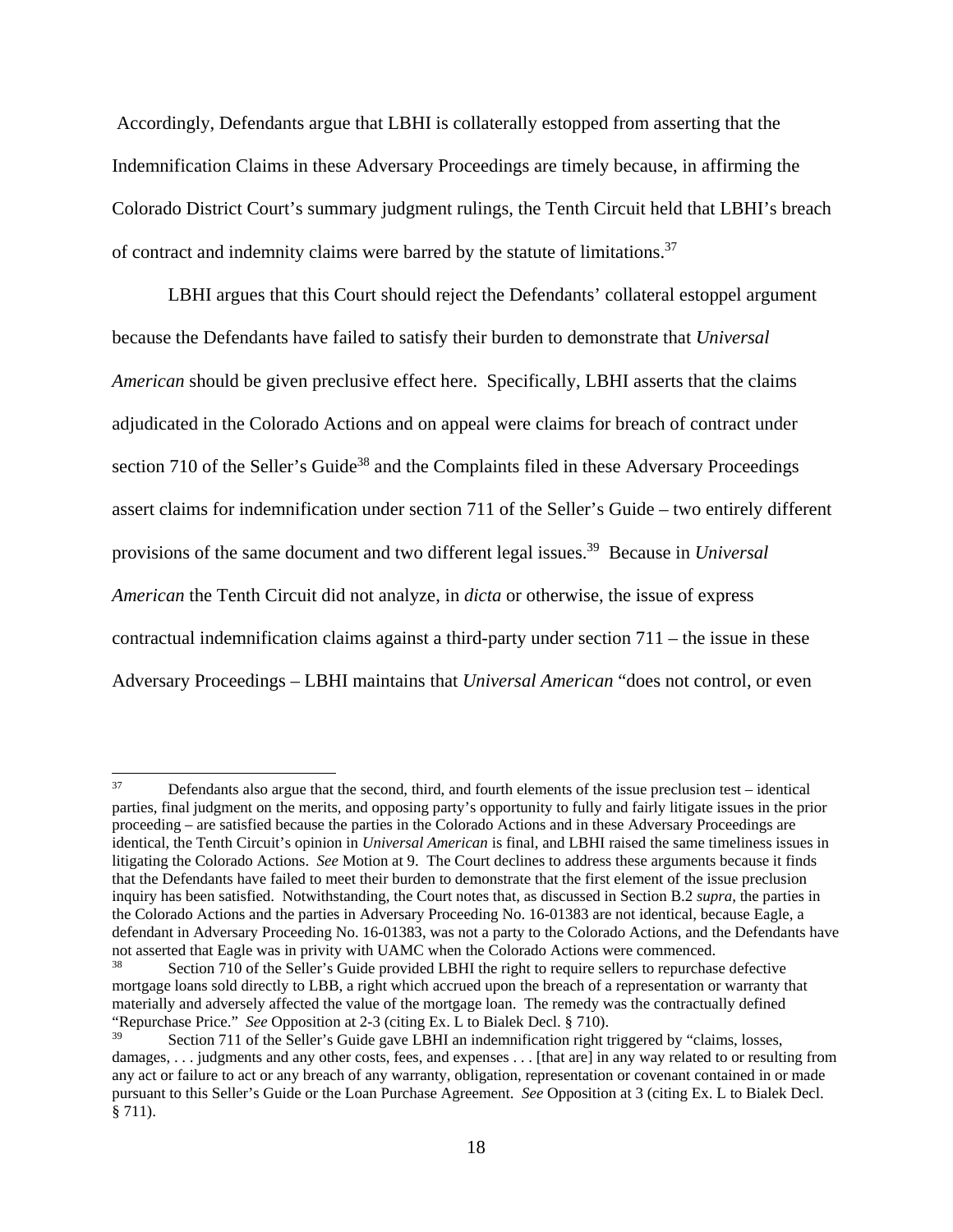relate to" the indemnification claims at issue here.<sup>40</sup> As such, LBHI submits that the issues raised in the instant proceeding and in the prior proceedings are not identical, as required by the first prong of the collateral estopped inquiry, and collateral estoppel does not apply.

The Court agrees. Under Colorado law, a litigant is precluded from rearguing an issue only if such issue is identical to an issue actually litigated and necessarily adjudicated in the prior proceeding. *See Rantz v. Kaufman*, 109 P.3d at 139; *see also Bebo Const. Co. v. Mattox & O'Brien, P.C.*, 990 P.2d at 85-86. An issue is deemed to be "actually litigated" where (i) one of the parties, by appropriate pleading, asserts such issue through a claim or cause of action against the other party and (ii) such issue has been submitted for determination and actually determined by the adjudicatory body. *Id.* at 85. An issue is "necessarily adjudicated" when a determination on such issue was necessary to a judgment. *Id.* at 86. In *Universal American*, the Tenth Circuit observed that, in the Colorado Actions, LBHI had pled only breach of contract claims with indemnity as a remedy for breach, as opposed to pleading indemnification claims as a distinct cause of action, stating that

In its five amended complaints and motions for partial summary judgment, Lehman Holdings referred to indemnification only as one of the ways that Universal American breached the contract, stating that the breaches consisted of failure to repurchase the loans "and/or fail[ure] to indemnify Lehman for its losses."

Lehman Holdings never asserted indemnification as a cause of action distinct from the cause of action for breach of contract. For example, in none of the five amended complaints is there any mention of Freddie Mac, Fannie Mae, or any payment by Lehman Holdings to a third party. Through the amended complaints and summary judgment briefing, Lehman Holdings presented the claim in district court solely as one for breach of contract, with indemnity as a remedy rather than a distinct cause of action.

*Universal American*, 660 F. App'x at 567); *see also iFreedom Direct Corp. v. Lehman Bros.* 

*Holdings Inc.*, 2017 WL 2729079, at \*2 (D. Utah June 23, 2017) (stating that, in *Universal* 

 $40<sup>1</sup>$ 

<sup>40</sup> *See* Opposition at 4 (citing *Universal American*, 660 F. App'x at 568-69).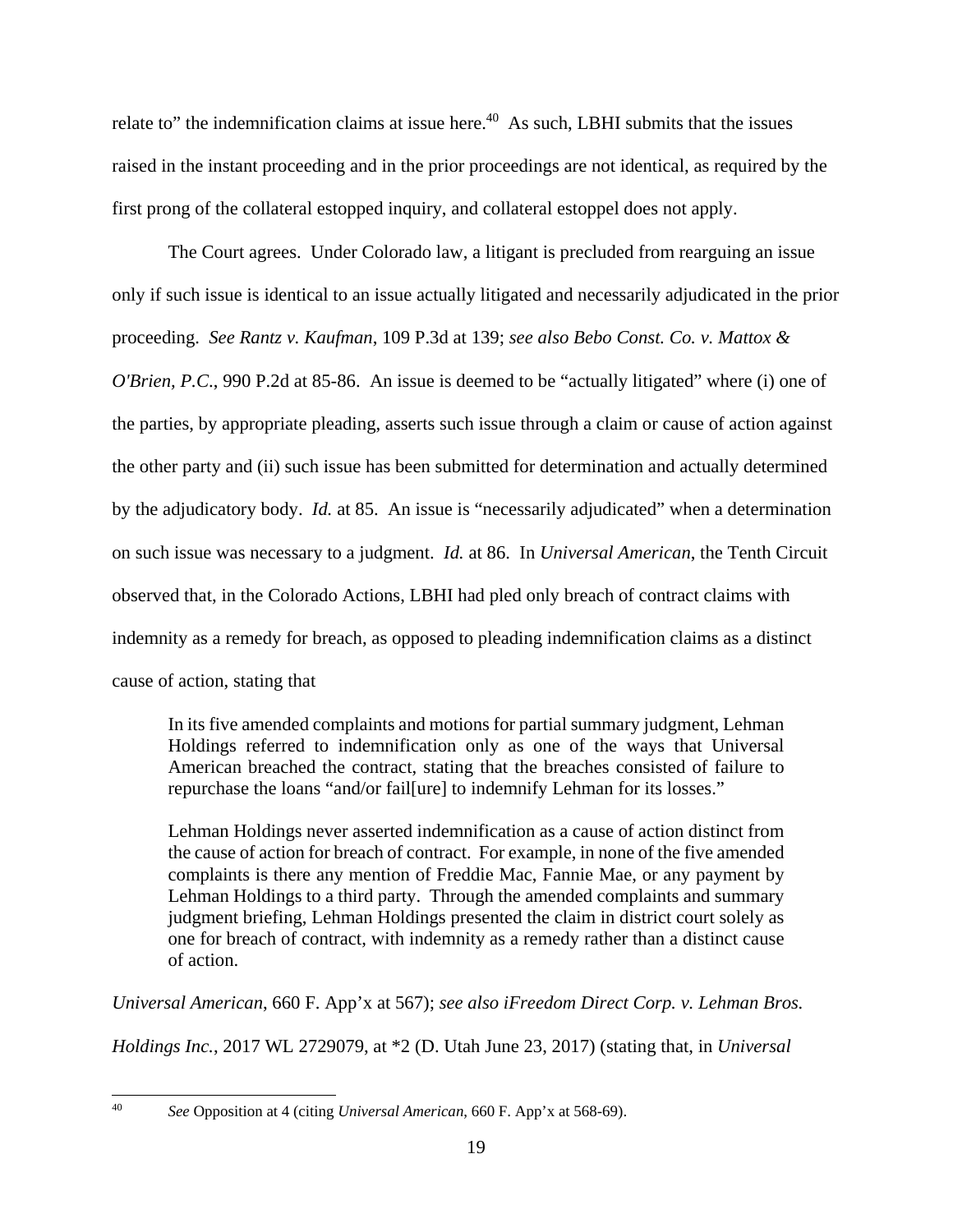*American*, "LBHI did not assert 'indemnification as a cause of action distinct from the cause of action for breach of contract,' unlike its Indemnification Claims asserted in the Bankruptcy Court"); *In re RFC & RESCAP Liquidating Tr. Action*, No. 13-CV-3351, 2018 WL 3911424, at \*63 (D. Minn. Aug. 15, 2018) ("In reaching its ruling, the court [in *Universal American*] relied on New York precedent involving the implied right of indemnity. . . . Here, however, Plaintiffs expressly assert a stand-alone cause of action for *contractual* indemnity that does not allege a refusal to indemnify or breach of the indemnification provision."). Because the Tenth Circuit found that LBHI had not asserted a cause of action for express contractual third-party indemnification in the Colorado Actions, the Court concludes that the issue of whether or not the Indemnification Claims are time-barred under the applicable statute of limitations was not actually litigated and necessarily adjudicated in *Universal American*.

Moreover, in *Lehman Bros. Holdings v. Hometrust Mortg. Co.*, 530 B.R. at 610-12, this Court rejected the argument by another loan seller that the determination in certain of the Colorado Actions that LBHI's claims were barred by the statute of limitations barred LBHI from asserting its Indemnification Claims in the Adversary Proceeding filed in this Court against such loan seller.<sup>41</sup> This Court held that the rulings of the Colorado District Court did not address a claim for indemnification under section 711 of the Sellers' Guide and that the Indemnification Claims were not barred by the statute of limitations. After analyzing sections 710 and 711 of the Seller's Guide and canvassing every case in which the parties' loan purchase agreement (or documents closely akin to such agreement) had been at issue, this Court held that LBHI's claim for indemnification under section 711 of the Seller's Guide did not accrue until the date of the

 $41$ The Court's ruling in *Lehman Bros. Holdings v. Hometrust Mortg. Co.* was issued prior to the Tenth Circuit's decision in *Universal American*.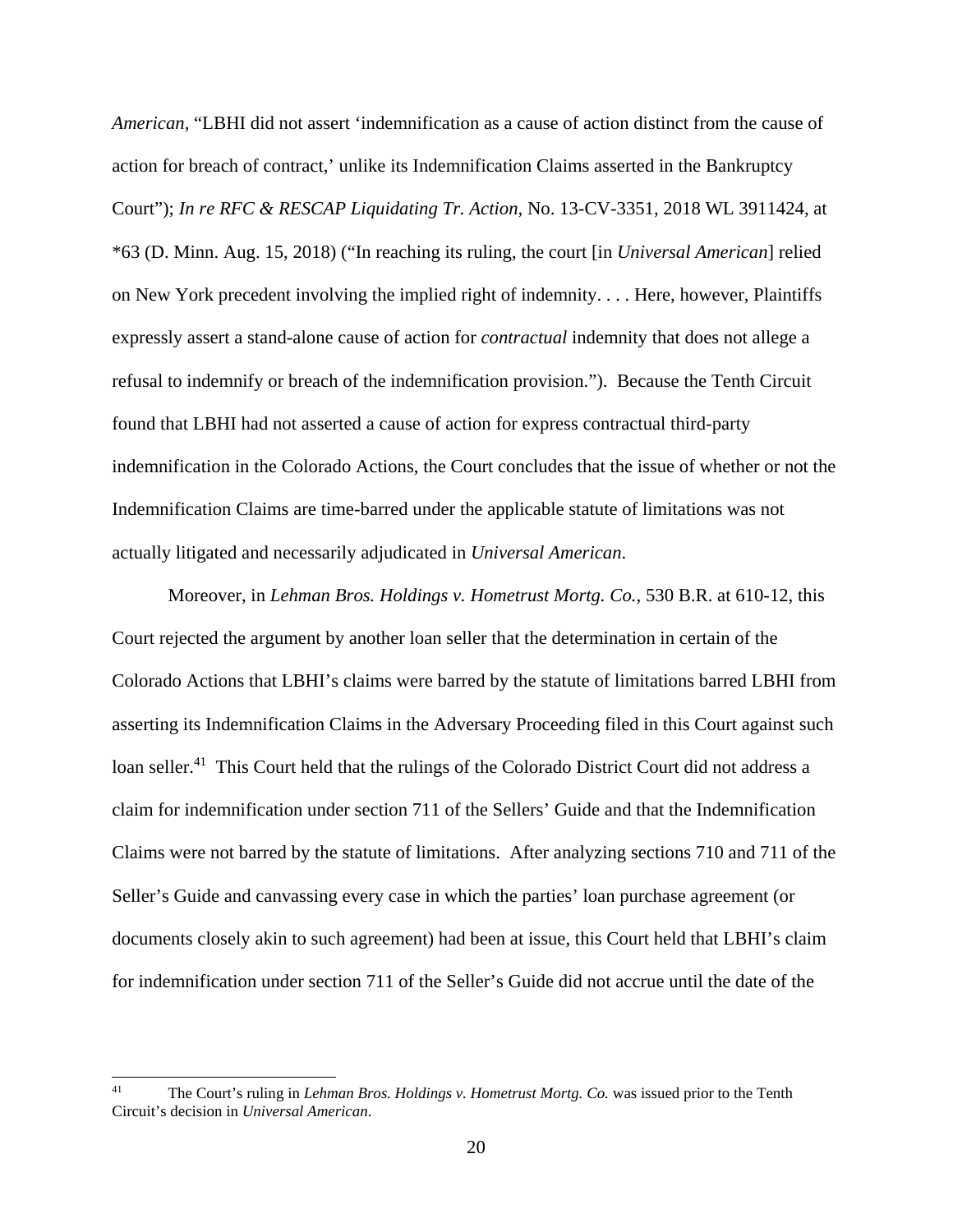Fannie Mae Settlement, when its liability to a third party was fixed or payment was made.<sup>42</sup> As such, only at that time did the six-year statute of limitations begin to run. In denying the defendants' motion for leave to appeal, the District Court observed that "[t]here can be no 'substantial doubt' that [this Court's statute of limitations] decisions were correct." *Hometrust Mortg. Co. v. Lehman Bros. Holdings Inc.*, Nos. 15-CV-4060, 15-CV-4061, 2015 WL 5674899, at \* 3 (S.D.N.Y. Sept. 25, 2015) (citation omitted).

Notably, in *Lehman Bros. Holdings v. Hometrust Mortg. Co.*, this Court observed that none of the decisions in the Colorado Actions (two of which had been decided at the time) mentions, let alone analyzes, section 711 of the Seller's Guide or attempts to determine whether it confers a right of action for indemnification separate from "indemnification" under section 710 of the Seller's Guide for breaches of representations, warranties, and/or covenants. *Lehman Bros. Holdings v. Hometrust Mortg. Co.*, 530 B.R. at 610. Similarly, section 711 was not discussed in *Universal American*, which decision barred as untimely LBHI's claims for breach of contract under section 710. The Indemnification Claims asserted by LBHI in the Complaints are contractual indemnification claims under section 711 of the Seller's Guide that did not accrue until LBHI's liability to the GSEs was fixed upon the approval of the GSE Settlements in 2014. Causes of action for express contractual indemnification have not been actually litigated and necessarily adjudicated in the prior proceedings pointed to by the Defendants – the Colorado Actions and *Universal American*. Accordingly, the Court finds no basis for collateral estoppel to apply here.

<sup>42</sup> This Court found that sections 710 and 711 of the Seller's Guide must be read together to provide the purchaser (i) rights under section 710, which rights include indemnification, and (ii) additional rights under section 711, of a different character than those given under section 710, including rights exercisable by third parties who were not parties to the Agreement in the first instance. *Lehman Bros. Holdings v. Hometrust Mortg. Co.*, 530 B.R. at 609.